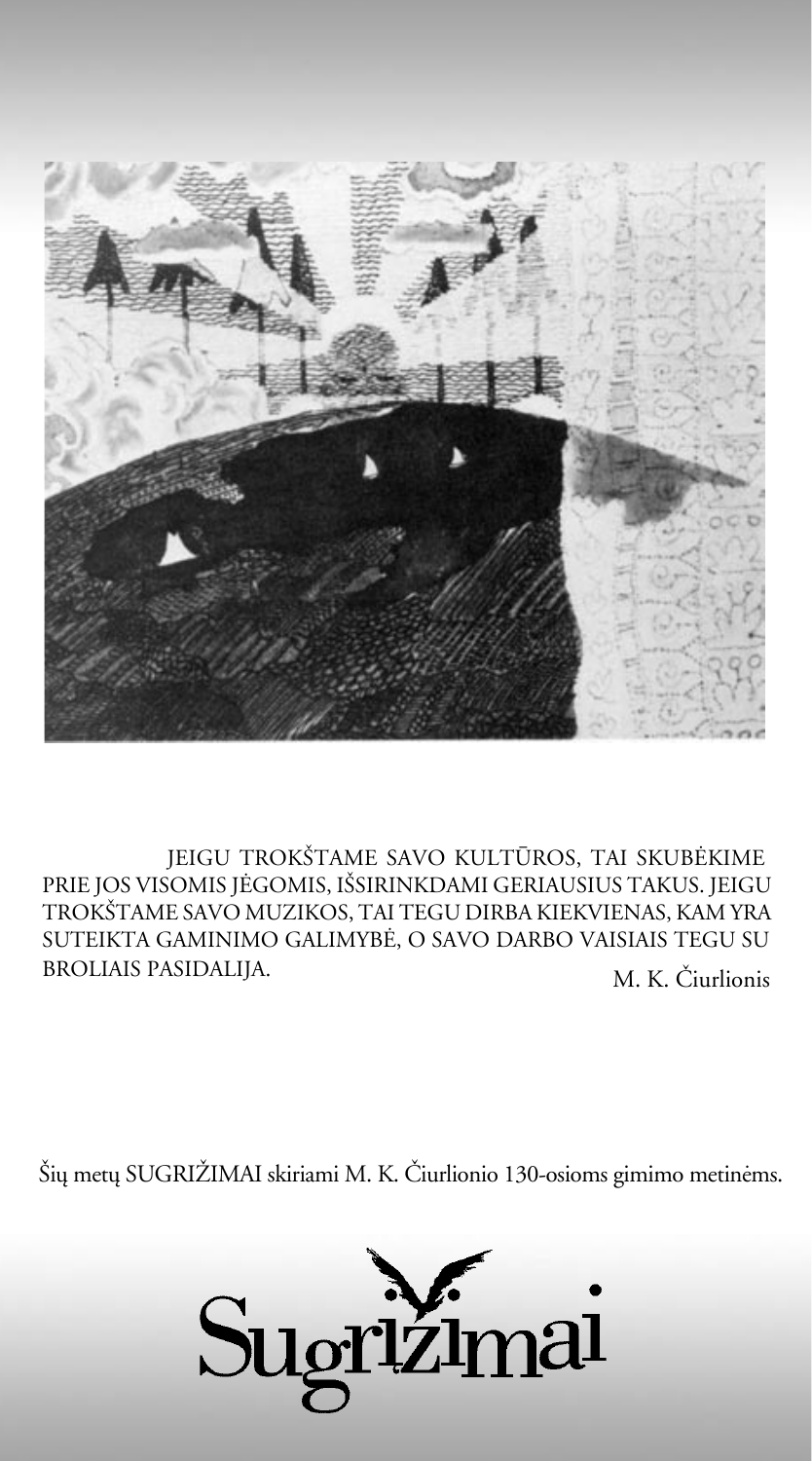

## Festivali globoja

ANTANAS VALIONIS Lietuvos Respublikos užsienio reikalų ministras

ANTANAS PETRAUSKAS Tautinių mažumų ir išeivijos departamento prie Lietuvos Respublikos Vyriausybës generalinis direktorius

GINTARAS GIBAS Vilniaus apskrities viršininkas

ARTÛRAS ZUOKAS Vilniaus miesto meras

GABRIELIUS ŽEMKALNIS Pasaulio lietuvių bendruomenės valdybos pirmininkas

Festivali remia

## LIETUVOS RESPUBLIKOS KULTÛROS MINISTERIJA

# TAUTINIŲ MAŽUMŲ IR IŠEIVIJOS DEPARTAMENTAS PRIE LIETUVOS RESPUBLIKOS VYRIAUSYBËS

## Festivalio partneriai

Bendrija ATGAIVA LIETUVOS RESPUBLIKOS KRAŠTO APSAUGOS MINISTERIJA VILNIAUS APSKRITIES VIRÐININKO ADMINISTRACIJA VILNIAUS MIESTO SAVIVALDYBË MUITINËS DEPARTAMENTAS KÛNO KULRÛROS IR SPORTO DEPARTAMENTAS LIETUVOS MUZIKOS IR TEATRO AKADEMIJA VILNIAUS ROTUŠĖ LIETUVOS NACIONALINË FILHARMONIJA LIETUVOS DAILËS MUZIEJUS KAUNO FILHARMONIJA



# LIETUVOS MUZIKØ RËMIMO FONDAS Bernardinø g. 8/8, 01124 Vilnius

tel. 2613174, faks. 2613146 el. p.: fondas@lmrf.lt www.lmrf.lt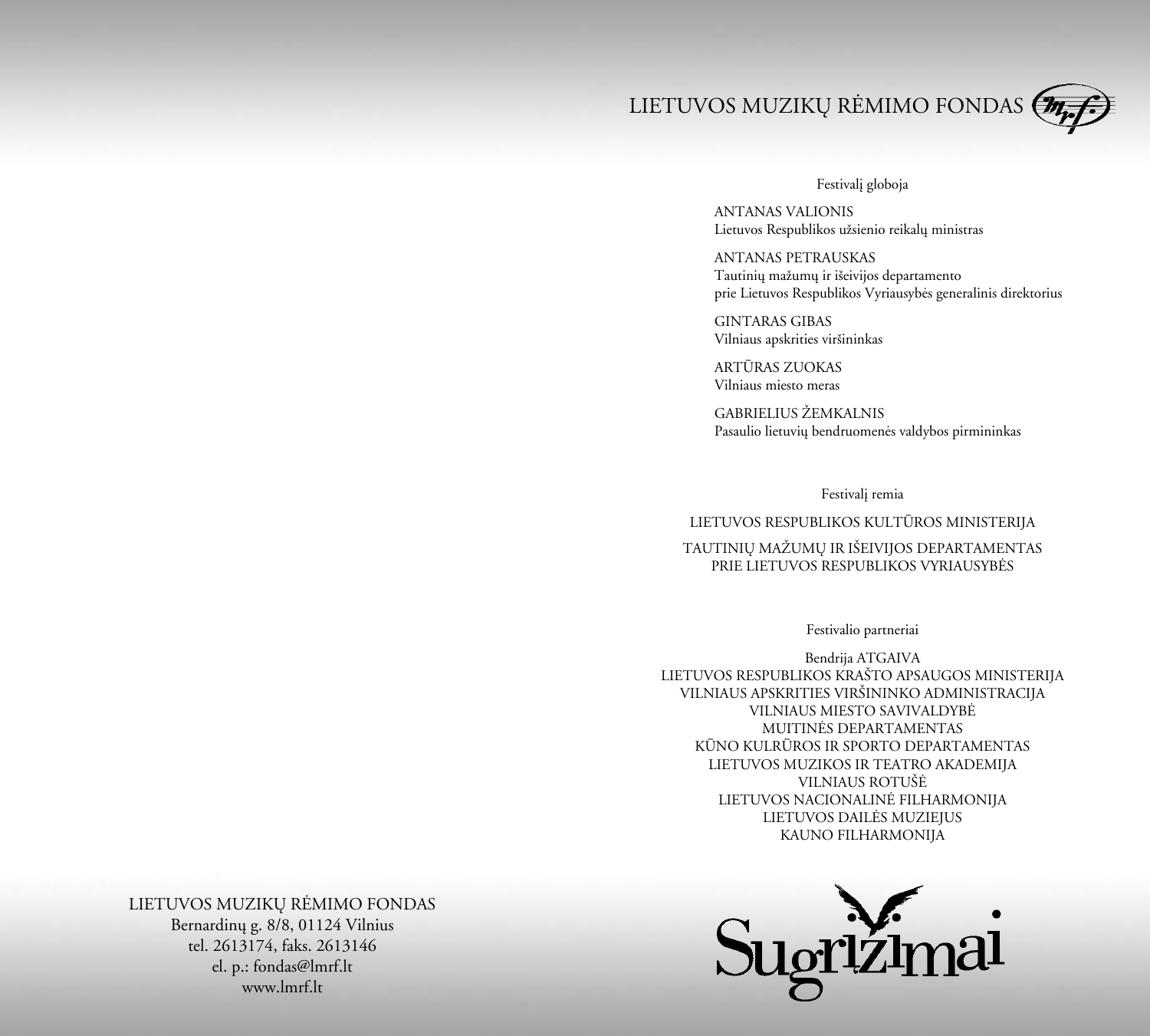

 $\mathscr{M}$  uzikos





Septintasis "Sugrižimu" festivalis ir vėl svetingai atveria duris visiems mūsų šalies muzikams, kurie patirties semiasi jvairiose pasaulio šalyse. Mūsų laukia jaudinantys susitikimai, koncertai, kupini džiuginančių atradimų, naujos patirties, platesnių horizontų.

Nuoširdūs žmogiški ir muzikiniai kontaktai su savo kraštu, gimtaisiais namais praturtina mus visus – ir atlikëjus, ir klausytojus.

Sveikinu visus atlikėjus, savo talentu garsinančius Lietuvos vardą, ir linkiu nuoširdžių susitikimų su mûsø ðalies klausytojais.

*The seventh "Returns" Festival is hospitably opening its doors for all the musicians of our country who are enhancing their musical skills in different parts of the world. Exciting meetings, concerts full of discoveries, new experience and wider horizons are waiting for us.*

*Everybody – the performers and the audience – is enriched by the sincere human and musical contacts, by the ties of the performers with their homeland.*

*I would like to congratulate all the talented artists for contributing to Lithuania's popularity around the world and wish sincere meetings with the audience of our country.*

Antanas VALIONIS Lietuvos Respublikos užsienio reikalų ministras *Minister of Foreign Affairs of the Republic of Lithuania*

4

Hali-





Šiandieninė Lietuvos situacija, pasikeitusi padėtis Europoje ir pasaulyje kuria naują valstybės santykių sistema, kur šiuolaikinė diaspora – transnacionalinė bendruomenė, itakinga ir svarbi jėga tarptautinių santykių srityje. Gyvename šiuolaikiniame mobiliame pasaulyje, stengiamės kurti savą kultūrą ir civilizaciją, - pasaulá, kuriame norëtume gyventi – pasaulyje be sienø, kuriam priklauso mûsø vertybës, troðkimai, viltys bei idealai. Mūsų diasporos menininkai, laisvi pasaulio piliečiai, VII-ojo "Sugrįžimų" festivalio sukviesti į Lietuvą atsineša savo kūrybinio pasaulio viziją, suteikdami šviesaus pasididžiavimo ir pagarbos. Toks ryšys dovanoja mums kasmetinį spalvingą ir šviesų pavasarį, kaip žinojimą Jums, mieli festivalio dalyviai, kad sugrišit ne kartą...

*A new system of cooperation of states with modern Diaspora - a transnational community, which is an influential and important force in the international cooperation – is being created by the present day situation in Lithuania, changing Europe and the world. Living in the modern mobile world we are trying to create our own culture and civilization – the world where we would like to live – the world without boarders, the world of our values, desires, hopes and ideals. The artists of our Diaspora – free citizens of the world, invited by the seventh "Returns" Festival to Lithuania, are fetching a vision of their creative world, adding much pride and honor to it. This vision, dear participants of the Festival, brings colors and music as well as mutual hope of meeting every spring…* 

Antanas PETRAUSKAS Tautinių mažumų ir išeivijos departamento prie Lietuvos Respublikos Vyriausybës generalinis direktorius *General Director of National Minorities and Lithuanians Living Abroad to the Government of the Republic of Lithuania* 



5

0

0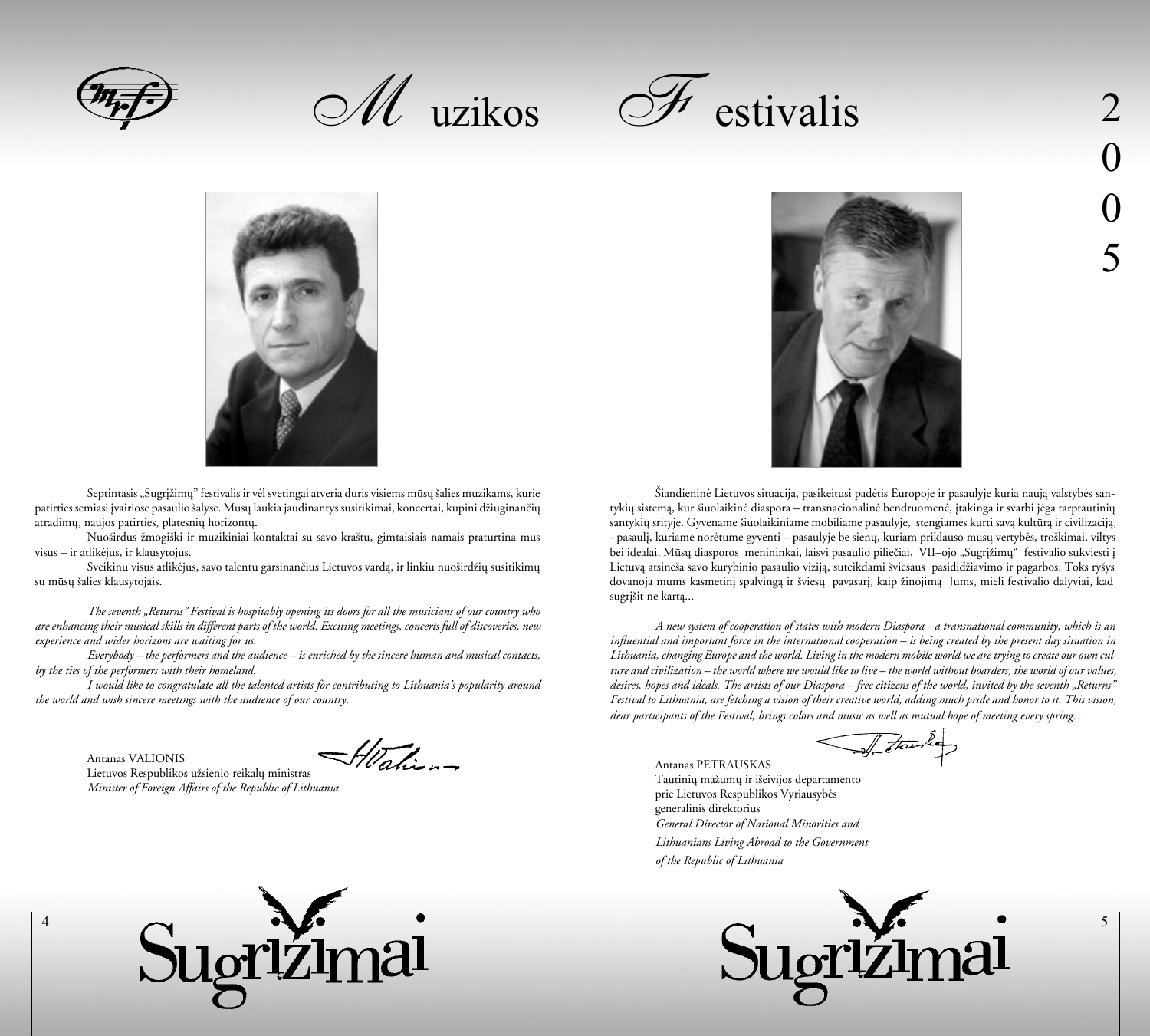

M uzikos





Septintasis "Sugrįžimų" festivalis atveria plačiai duris į daugelio koncertų sales. Man, kaip Vilniaus apskrities viršininkui, nepaprastai malonu, kad jaunų talentingų meistrų muzika vis dažniau pasiekia mūsų rajonų klausytojus. Gerai, kad kartų tiltas tęsiasi ir jungiasi, nepriklausomai kokioj šaly gyventume. Džiugu, kad jaunus, sugrįžusius į Tėvynę išgirsta bendraamžiai, pripažista vyresnioji karta. Laukiu Jūsų ir linkiu sëkmës. Tegul mus visus jungia muzikos garsai.

*The seventh ,,Returns" Festival is widely opening doors of many concert halls. It is a great pleasure for me that the music of young talented musicians reaches music lovers of Vilnius district. It is wonderful that bridge of generations is continuing further and linking us no matter in which country we live. We are happy that young musicians returning to their Fatherland are heard by their contemporaries and acknowledged by the older generation. I am waiting for you and wishing you success. Let the music sounds unite us.*

Gintaras GIBAS Vilniaus apskrities virðininkas *The Head of Vilnius' County*

6

Grinfing



Nuoširdžiai džiaugiuosi Jumis - jaunais talentais, grižusiais i savo gimtine skleisti grožio ir gėrio. Tebūnie Jūsų sugrįžimas pavyzdys visiems po pasaulį pasklidusiems Vilniaus ir Lietuvos menininkams, tebūnie pavyzdys visiems, kurių pripažinimas ir aplodismentai laukia ateityje. Kad ir kur nuklystumėte mokytis, kurti, dirbti, kad ir kokios garsios scenos Jumis džiaugtųsi, čia, Lietuvoje, visada būsite laukiami labiausiai.

Su nuoširdžiais linkėjimais ir viltimi kuo dažniau Vilniuje džiaugtis ir gėrėtis Jūsų talentu bei darbu.

*I am sincerely happy to meet you – the young talents, returning to your native land to spread beauty and music. Let your return become a good example for the artists from Lithuania and Vilnius who live all over the world to follow as well as for all future famous artists. Where ever You go to study, create or work, on what ever famous stages You perform for Your listeners, here, in Lithuania, we love You most of all and are always waiting for You.*

*With most sincere wishes and hope to see you in Vilnius and enjoy your talent and achievements.*

Artûras ZUOKAS Vilniaus miesto meras *The Mayor of Vilnius*





7

0

0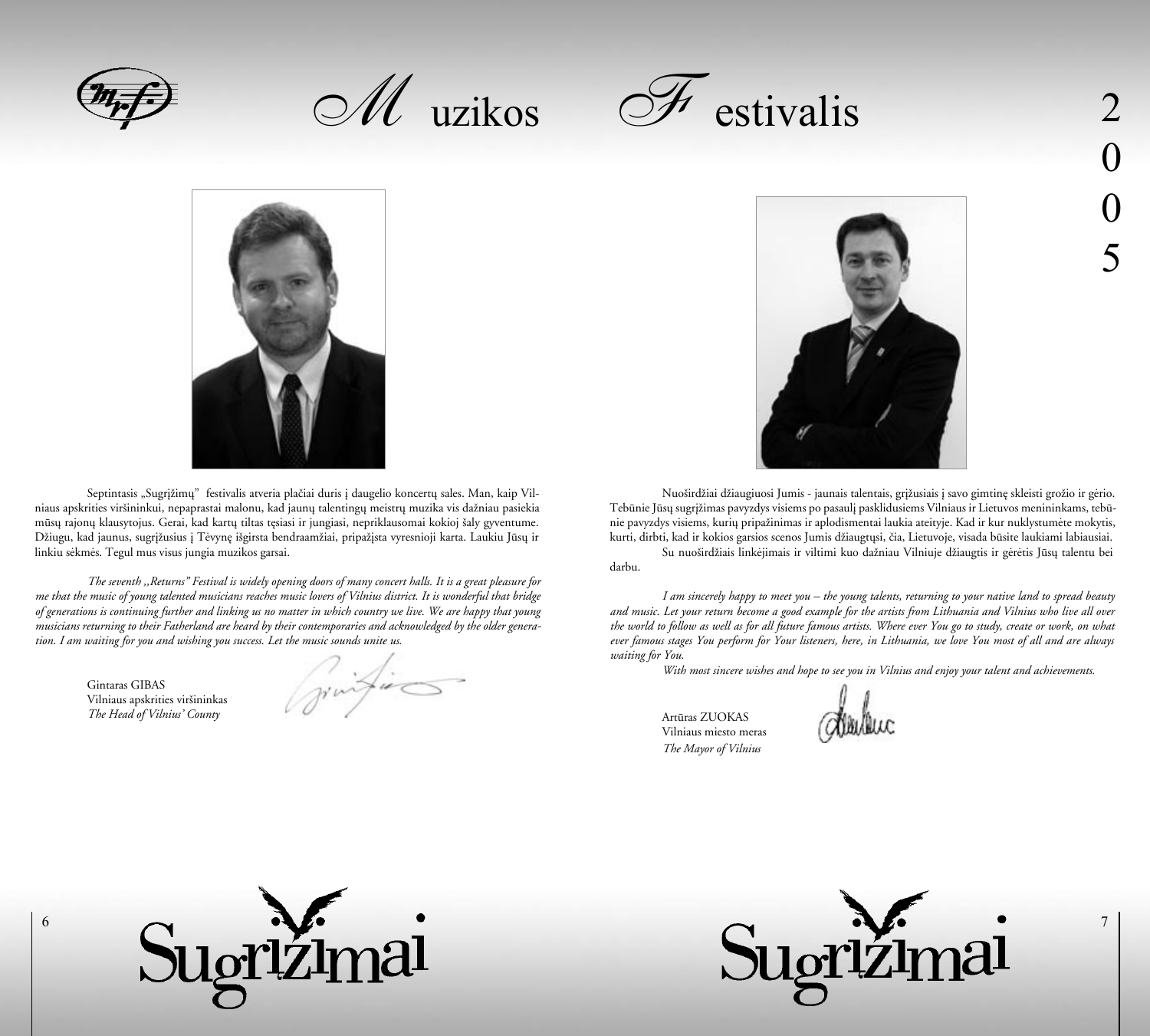

M uzikos





Besidžiaugdami įžengę į 16-uosius atkurtos Nepriklausomybės metus, didžiuojamės pasiekimais, džiaugiamės, kad Lietuvos vardą garsina ir mūsų talentingi muzikai, kurie, gyvendami už Lietuvos ribų, irgi yra Lietuvos dalis.

Ir vėl, kaip kiekvienais metais, Lietuvos muzikų rėmimo fondas sukvietė juos į jau septintą "Sugrįþimø" festivalá Lietuvoje, tapusá mûsø kultûrinio gyvenimo neatskiriama dalimi ir bûtinybe. Lietuvos muzikø rëmimo fondui linkiu klestëjimo, o festivaliui – kasmetinio atgimimo.

*Joyfully starting the 16<sup>th</sup> year of the reconstruction of the Independence we are proud of our achievements and are happy that the name of Lithuania is glorified by the talented musicians who live outside Lithuania but also is the inseparable part of Lithuania.*

 *For the seventh time the Lithuanian Musicians' Support Fund as every year this year gathered them to the "Returns" Festival in Lithuania, festival that is the inseparable and necessary part of our cultural life. For the Lithuanian Musicians' Fund I wish flourishing and for the festival – annual revival.*

Gabrielius ŽEMKALNIS

Elementur.

Pasaulio Lietuvių Bendruomenės valdybos pirmininkas  *The Head of the Board of the World Lithuanians' Community*



KVIEČIAME IR JUS PAREMTI VALDOVŲ RŪMŲ ATSTATYMĄ! LT537044060001480916 AB VILNIAUS BANKAS



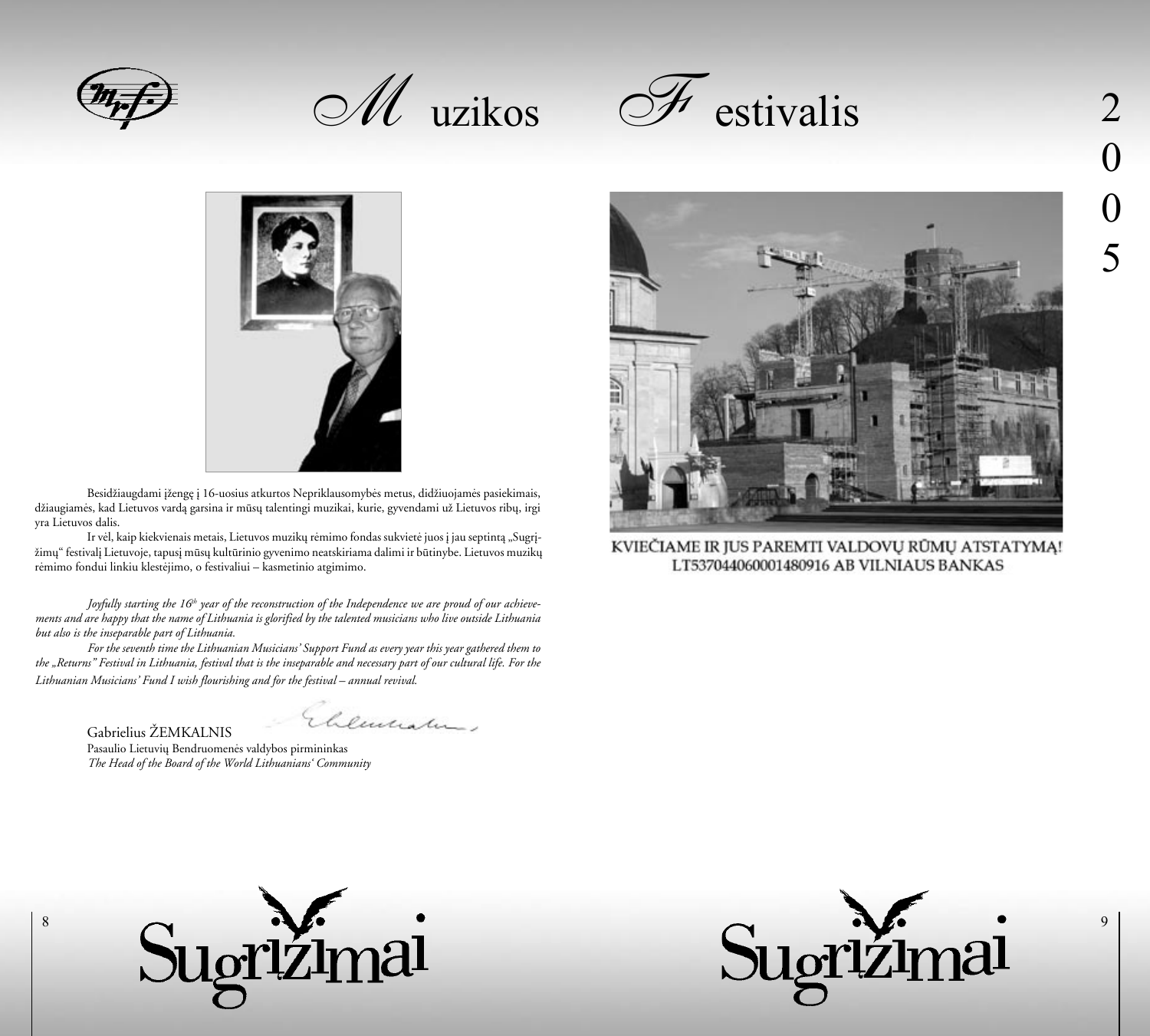M uzikos



Labai džiaugiuosi, kad garsas apie Lietuvos muzikų rėmimo fondo rengiamus festivalius "Sugrįžimai" pasklidęs beveik po visą pasaulį – Europos šalyse, Amerikos, Azijos žemynuose, ten, kur gyvena ir darbuojasi arba studijuoja iš Lietuvos išvykę, bet visada jos išsiilgę muzikai. Ir šis, jau Septintasis festivalis suteiks galimybę po kelerių ar keliolikos metų vėl pamatyti pažįstamus veidus, išgirsti apie jų pasiekimus, pasidžiaugti jų muzikavimu, juolab kad jie sugrįžta kartu su savo kolegomis, mažiau ar daugiau pagarsėjusiais įvairiose užsienio šalyse, bet pas mus nebuvusiais. Taigi, vėl graži, jaudinanti pavasario šventė, naujų pažinčių, jspūdžių, atradimų šventė. Ačiū visiems, kurie mus remia, kurie trokšta, kad Vilniaus ir kitų mūsų šalies miestų klausytojai išgyventų tikrą muzikinį pavasarį, kad niekad nenutrūktų mūsų bendravimas su Pasauliu.

*I am very glad that the name of the "Returns" organized by the Lithuanian Musicians' Support Fund has spread widely across the world – in the European countries, in the continents of America or Asia, - everywhere where artists from Lithuania live, work or study, still feeling nostalgia for Lithuania. This seventh Festival will give us the opportunity to see familiar faces again after several or more years, to learn about their achievements, to enjoy their music and singing and one more privilege is to meet their colleagues who are famous in their own countries and coming to Lithuania for the first time. One more exciting spring holiday full of new meetings, impressions and discoveries is coming. I am grateful to everybody who is supporting us and wants Vilnius' and other cities citizens to enjoy a really musical spring and to continue the communication with the World.* 

Liucija STULGIENË Lietuvos muzikų rėmimo fondo direktorė *The Director of the Lithuanian Musicians' Support Fund*

10



|                                                      | estivalis                                                                             |                        |
|------------------------------------------------------|---------------------------------------------------------------------------------------|------------------------|
| Balandžio 1 d. 18 val.                               | <b>EDVINAS MINKŠTIMAS</b> (fortepijonas)                                              | JAV                    |
| Vilniaus rotušėje                                    | <b>NICOLE TAYLOR</b> (sopranas)                                                       | JAV                    |
| Balandžio 4 d. 18 val.<br>Stasio Vainiūno namuose    | <b>EDVINAS MINKŠTIMAS</b> (fortepijonas)<br><b>NICOLE TAYLOR</b> (sopranas)           | JAV                    |
| Balandžio 5 d. 18 val.                               | <b>EDVINAS MINKŠTIMAS</b> (fortepijonas)                                              | JAV<br>JAV             |
| Kauno filharmonijoje                                 | <b>NICOLE TAYLOR</b> (sopranas)                                                       | JAV                    |
| Balandžio 6 d. 19 val.<br>Forum Palace               | <b>ASTA PAULAUSKAITĖ</b> (smuikas, balsas, kūryba)<br><b>INSTRUMENTINIS ANSAMBLIS</b> | Belgija                |
| Balandžio 13 d. 18 val.<br>Vilniaus rotušėje         | Fortepijoninis trio PAN'ARTA<br><b>ALINA LUCIANA TAMBREA</b> (smuikas)                | Vokietija<br>Vokietija |
| Balandžio 14 d. 15,30 val.<br>M.Romerio universitete | EDVARDAS ARMONAS (violončelė)<br><b>MARIA PANAYIOTIDOU</b> (fortepijonas)             | Graikija               |
| Balandžio 19 d. 18 val.                              | <b>LEONIDAS DORFMANAS</b> (fortepijonas)                                              | Vokietija              |
| Taikomosios dailės muziejuje                         | <b>JÖRN DOPFER</b> (bosas – baritonas)                                                | Vokietija              |
| Balandžio 20 d. 18 val.                              | <b>LEONIDAS DORFMANAS</b> (fortepijonas)                                              | Vokietija              |
| Generolo J.Žemaičio<br>Lietuvos karo akademijoje     | <b>JURGITA ADAMONYTĖ</b> (mecosopranas)                                               | Lietuva                |
| Balandžio 26 d. 18 val.                              | <b>ARVYDAS KAZLAUSKAS</b> (saksofonas                                                 | Latvija                |
| Lietuvos muzikos ir teatro                           | <b>JELENA DENISJUKA</b> (fleita)                                                      | Latvija                |
| akademijoje                                          | <b>ANTRA VYKSNE</b> (fortepijonas)                                                    | Latvija                |
| Balandžio 27 d. 18 val.                              | <b>BIRUTĖS VIZGIRDIENĖS</b> (sopranas) ir                                             | JAV                    |
| Stasio Vainiūno namuose                              | <b>VIKTORO VIZGIRDOS</b> (dailininkas)<br>kūrybos vakaras                             | JAV                    |
| Balandžio 28 d. 18 val.                              | KRISTUPO PUČIAMŲJŲ KVINTETAS                                                          | D.Britanija, JAV,      |
| Lietuvos muzikos ir teatro akademijos                |                                                                                       | Latvija, Olandija,     |
| Kongresų rūmų kamerinėje salėje                      |                                                                                       | Prancūzija             |
| Gegužės 8 d. 14 val.                                 | <b>NORA GRIKŠTAITĖ</b> (vargonai)                                                     | Vokietija              |
| Vilniaus Arkikatedroje                               | Nacionalinės M.K.Čiurlionio menų mokyklos                                             |                        |
| bazilikoje                                           | choras                                                                                | Lietuva                |
| Gegužės 9 d. 18 val.<br>Vilniaus rotušėje            | LAURINA ŠABLEVIČIŪTĖ (fortepijonas)<br>GIEDRĖ DIRVANAUSKAITĖ (violončelė)             | D.Britanija            |
| Gegužės 9 d. 17 val.                                 | <b>MARIJA NEMANYTĖ</b> (smuikas)                                                      | Prancūzija             |
| Ukmergės muzikos mokykloje                           | RŪTA LENČIAUSKAITĖ (fortepijonas)                                                     | Prancūzija             |
| Gegužės 10 d. 18 val.                                | <b>JANINA KUZMAS</b> (fortepijonas)                                                   | Kanada                 |
| Vilniaus rotušėje                                    | <b>SOPHIE BOUFFARD</b> (sopranas)                                                     | Kanada                 |
| Gegužės 11 d. 14 val.                                | <b>JANINA KUZMAS</b> (fortepijonas)                                                   | Kanada                 |
| Mūro Strėvininkų pensionate                          | <b>SOPHIE BOUFFARD</b> (sopranas)                                                     | Kanada                 |
| Gegužės 12 d. 18 val.                                | <b>MARIJA NEMANYTĖ</b> (smuikas)                                                      | Prancūzija             |
| Vilniaus rotušėje                                    | RŪTA LENČIAUSKAITĖ (fortepijonas)                                                     | Prancūzija             |
| Gegužės 13d. 19 val.                                 | VINCĖS JONUŠKAITĖS – ZAUNIENĖS ir                                                     | JAV                    |
| Lietuvos nacionalinėje<br>filharmonijoje             | <b>STASIO BARO</b><br>konkursų laurestai                                              | JAV<br>Lietuva         |
| Festivalio svetainė -                                |                                                                                       |                        |
| Stasio Vainiūno namuose                              |                                                                                       | 11                     |
|                                                      |                                                                                       |                        |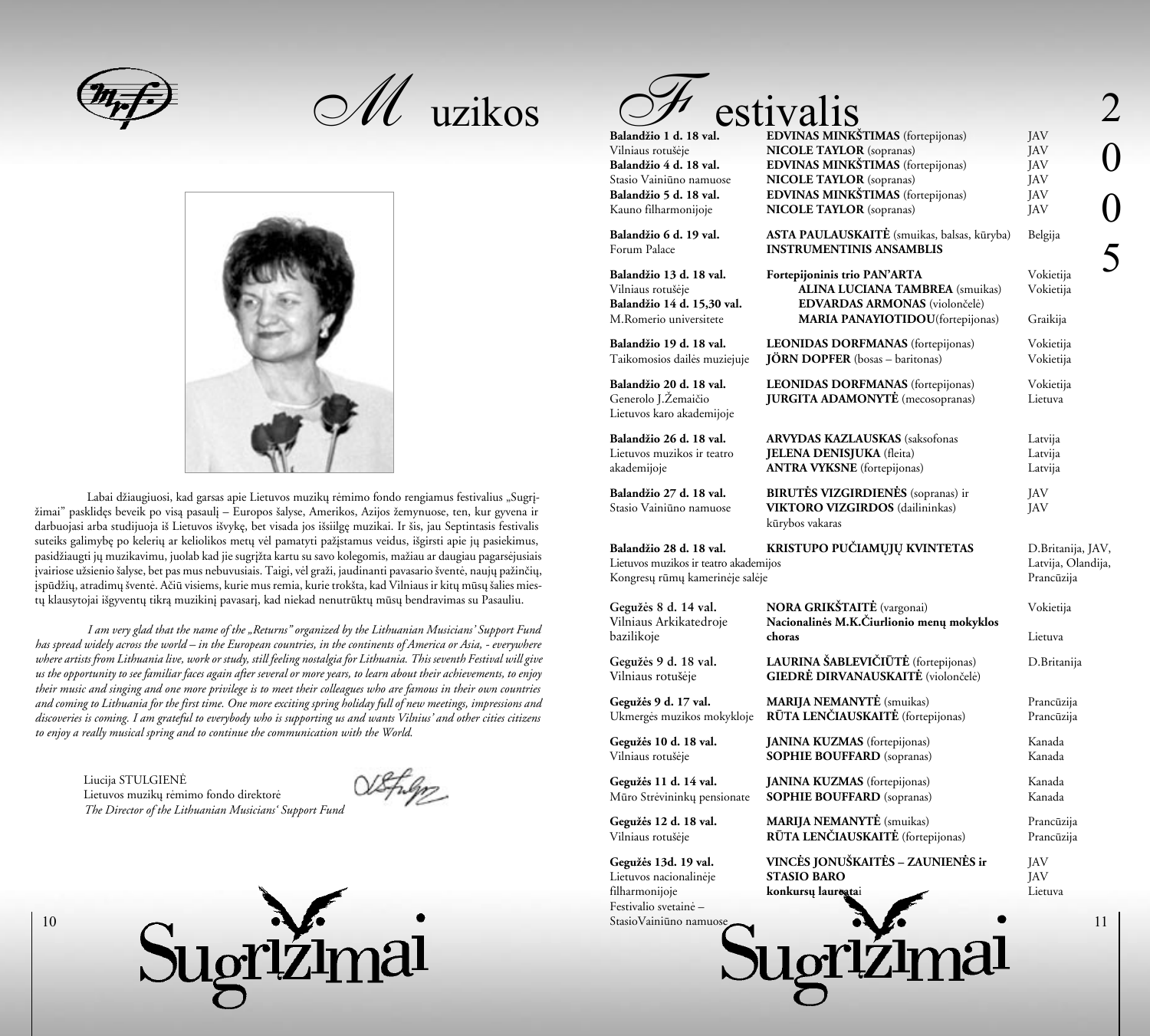

 $\mathscr{M}$  uzikos



### *Edvinas Minkðtimas* (fortepijonas, JAV)

Gimë 1980 metais Kaune. Mokësi Kauno J.Naujalio muzikos gimnazijoje. Studijas tæsë Lietuvos muzikos ir teatro akademijoje ( prof. V.Vitaitës fortepijono ir prof. V.Barkausko kompozicijos kl.). 2003 m. jam buvo suteikti Lietuvos muzikos ir teatro akademijos ir Paryžiaus nacionalinės konservatorijos (CNSMDP) magistro laipsniai. Nuo 2003 metų tobulinasi Niujorko Juilliardo mokykloje. Bendradarbiaudamas su Lietuvos Respublikos ambasada JAV, turëjo du itin reikðmingus koncertus Corcoran Gallery of Art ir US Baltic Foundation Annual Gala Vaðingtone. Kaip solistas debiutavo turėdamas 14 metu: 1995 m. su Lietuvos nacionaliniu simfoniniu orkestru atlikdamas E.Griego Koncerta a-moll. Nuo 1990 metų intensyviai koncertuoja Rusijoje, Baltarusijoje, Lenkijoje, Èekijoje, Danijoje, Prancûzijoje, Vengrijoje, Kanadoje, JAV, 2002 metais skambino Jo Šviesybei Didžiosios Britanijos sosto įpėdiniui princui Charles viešnagės Lietuvoje metu. Devyniuose tarptautiniuose konkursuose iðkovojo laureato vardà. Koncertuose neretai atlieka



ir savo kûrinius. Tà sàraðà puoðia ne tik fortepijoniniai, bet ir kameriniai bei simfoniniai opusai. Dalyvavo Lietuvos muzikø rëmimo fondo rengiamuose festivaliuose.

*Born in Lithuania in 1980, Edvinas Minkstimas began his studies at the Naujalis Music Gymnasium in Kaunas and went on to the Lithuanian Academy of Music in Vilnius. In 2003 he received a graduate degree from the Paris Conservatoire (CNSMDP). Currently he is enrolled in the master's program at The Juilliard School of Music and Drama in New York. He made his debut as a soloist at age 14 with the National Philharmonic Orchestra of Lithuania in 1995, when he performed Grieg's A-minor Piano Concerto. He has also performed for His Royal Highness Prince Charles of Great Britain during his visit to Lithuania in 2002. Mr. Minkstimas is an accomplished composer of numerous works, including a concerto for piano and orchestra.*

### *Nicole Taylor* (sopranas, JAV)

Kilusi ið Los Angeles, JAV. Dainavimà studijavo Pitsburge, kur 2002 metais Carnegie Mellon universitete ágijo bakalauro diplomà. Studijas tæsë Juilliardo mokykloje, Sintujos Hoffmann klasëje. Jau yra dainavusi Pitsburgo, Los Angeles operose, Italijoje, Juilliardo operos teatre. Tarp mėgstamų vaidmenų – Rozalinda (J.Strausso operetė "Šikšnosparnis"), Vitelija (W.A.Mozarto opera "Tito gailestingumas"), Džuljeta (Ch.Gounod opera "Romeo ir Džuljeta"), Motina (E.Humperdincko opera "Jonukas ir Grytutė"), Ninetė (S.Prokofjevo opera "Meilë trims apelsinams"). Tarptautiniø konkursø laurus pelnë Niujorke, Zalcburge, Pitsburge. Tobulinosi Elly Ameling, Fedoros Barbieri, Ubaldo Fabri, Irene Grubrud ir kitų meistriškumo kursuose. Surengė nemaža solinių koncertų, yra pelniusi Amerikos meno fondų stipendijų.

*Soprano Nicole Taylor originally hails from Los Angeles, CA. She is currently a graduate student at the Juilliard School in New York, NY, where she studies with Mrs. Cynthia Hoffmann. Ms. Taylor has performed with the Pittsburgh Opera, Los Angeles Opera, as well as in Italy. A winner of many competitions, Ms. Taylor placed first in New York, Salzburg, and Pittsburgh and was a winner of many scholarships.*

### *Koncerto programoje*

12

R.Hahno, R.Schumanno, F.Schuberto, S.Rachmaninovo, E.Minkðtimo (lietuviðka premjera) kûriniai, spirièiueliai

> Balandžio 1 d., penktadienį, 18 val. Vilniaus rotušėje Balandžio 4 d., pirmadienį, 18 val. Stasio Vainiūno namuose Balandžio 5 d., antradienį, 18 val. Kauno filharmonijoje





### *Asta Paulauskaitë*  (smuikas, balsas, Belgija)

Gimė 1974 metais Klaipėdoje. Ji sako: "Nesvarbu, kokiam kampelyje bebûèiau, jei galiu muzikuoti, jauèiuosi laiminga. Taèiau kiekvienas pasirodymas tikruosiuose mano namuose, èia, Lietuvoje, yra iðties ypatingas. Èia jauèiu visapusišką harmoniją, čia užplūsta šilčiausi jausmai. Todėl per savo muziką trokštu atiduoti žmonėms visa, ką turiu geriausio savo ðirdyje."

Studijos Lietuvos muzikos ir teatro akademijoje (prof. J.Urbos klasëje) bei Karaliðkojoje Briuselio konservatorijoje (prof. K.Sebastijan smuiko klasëje) atvërë duris á muzikos pasaulį – spalvingą ir neaprėpiamą. Atradusi savyje galimybę kurti,

smuiku ir balsu stengiasi perteikti savo pasaulio vizijà.

SUGRĮŽIMŲ festivalyje Asta Paulauskaitė atliks ir savo kūrybos dainas drauge su Jazz–roko grupe. Tai bene pirmasis kartas Lietuvoje, kuomet tradicinëje klasikinës muzikos aura apgaubtoje aplinkoje skambės kitokia muzika – džiazo, roko ir pop muzikos stilių sintezė.

*Asta Paulauskaitë was born in Klaipëda in 1974. She studied at the Lithuanian Music Conservatory (Prof. J.Urba) and Brussels Royal Conservatory (Prof. K.Sebastian).* 

*For the first time at the "Returns" Festival Asta will perform her songs together with Jazzrock group.*

# *Koncerte dalyvauja*

Martynas Kuliavas (gitara) Aleksandras Ten (gitara) Andrius Daugirdas (bosinë gitara) Darius Rudys (muðamieji) Džeraldas Povilaitis (fortepijonas)

*Koncerto programoje* G.Svilainio, A.Paulauskaitės, V.Mae, M.Brooks ir kitų autorių kūriniai.

Balandžio 6 d., trečiadienį, 19 val. Forum Palace

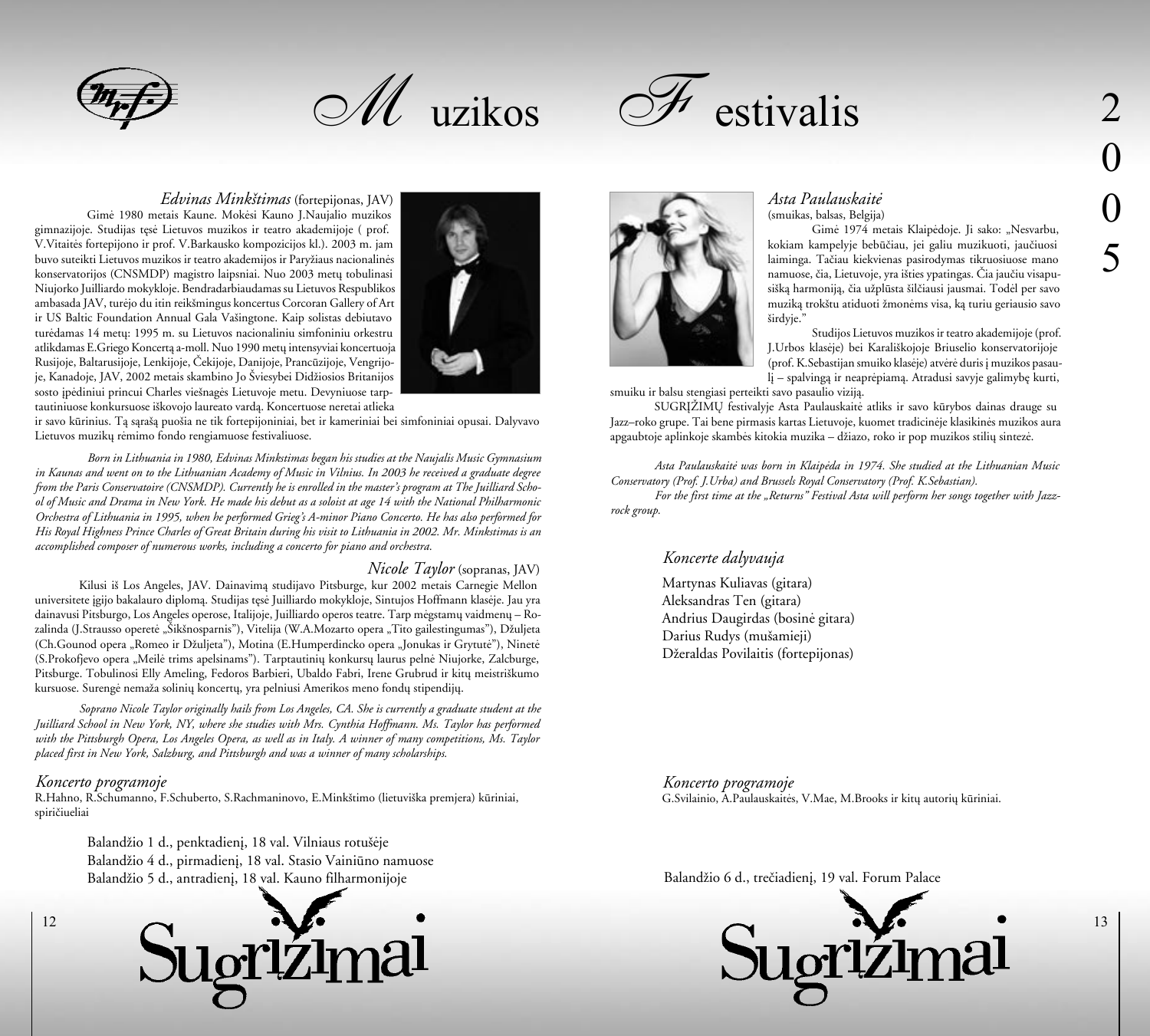M uzikos



# *Edvardas Armonas* (violonèelë, Lietuva)

Gimė, augo ir mokėsi Vilniuje. Nacionalinių bei tarptautinių konkursø Èekijoje, Austrijoje, Vokietijoje laureatas. 1996 metais Kronberge (Vokietija) pelnė "Landgraf von Hessen" premiją. 1998 metais tapo pirmuoju M.Rostropovičiaus violonèelës fondo stipendininku, konkurso bûdu laimëjæs teisæ groti fondui priklausanèia italø meistro A.Zabbini violonèele. Dalyvavo meistriðkumo kursuose, kuriuose menini individualuma ivertino M.Rostropovičius, D.Geringas, A.Noras, D.Šafranas, Ph.Mulleris, Young–Chang Cho, T.Tsutsumi. Stažavo Paryžiuje P.Boulezo įkurtoje XX a. muzikos akademijoje ir Nacionalinëje konservatorijoje, dalyvavo G.Piatigorskio violončelės seminare Los Andžele. Koncertavo Lietuvoje, Vokietijoje, Austrijoje, Čekijoje, Prancūzijoje, Šveicarijoje, Italijoje, Rusijoje, JAV, Graikijoje. 2002 metais baigë LMTA magistrantûrà (prof. R.Armono kl.), 2003 metais – su pagyrimu Kelno



aukðtàjà muzikos mokyklà (prof. F.Helmerson kl.), o ðiuo metu tobulinasi tos paèios aukðtosios mokyklos solinëje aspirantûroje.

*Edvardas Armonas was born in Vilnius. He studied in Lithuania and Germany. Edvardas Armonas has been awarded national and international prizes in Czech Republic (1994, Grand Prix), Austria (1996, III place), Germany (2002, II place). In 1996 in Germany he was awarded "Landgraf von Hessen" prize. In 1998 Edvardas became the first winner of M. Rostropovich Cello Fund grant. He participated in famous international festivals in Germany, Italy and France, had concerts in Lithuania, Germany, Austria, Czech Republic, France, Switzerland, Italy, Russia, the USA, Greece.* 



14

*Alina Luciana Tambrea* (smuikas, Vokietija) Gimë 1979 metais Rumunijoje. Pas prof. R.Fain studijavo Diuseldorfo R.Schumanno aukštojoje muzikos mokykloje. Studijas tęsė pas prof. V.Tretjakovą Kelno aukštojoje muzikos mokykloje. 2003 metais gavusi diplomą, įgijo teisę tęsti atlikëjos–solistës studijas pas tà patá pedagogà. Lankë T.Brandis, R.Fain, I.Ozimo, S.Georgiu, V.Tretjakovo meistriðkumo kursus. Grojo su Varðuvos, Belgrado, Vokietijos simfoniniais bei Vokietijos, Naujuoju Hanoverio kameriniais orkestrais. Yra kelių tarptautinių konkursų laureatė. Griežia G.Guadagnini 1796 metais pagamintu smuiku.

*Alina Luciana Tambrea was born in Rumania in 1979. She studied in Germany. In 2003 after her diploma Alina Luciana continued to improve singer's skills with Prof. V.Tretjakov. Alina Luciana Tambrea performed with Symphony Orchestra of Warsaw, Belgrade, Germany and New Hanover* 

### *Maria Panayiotidou* (fortepijonas, Graikija)

*Chamber Orchestra. She is a winner of several international contests.*

Gimė Graikijoje. 1995 metais Londono muzikos koledže baigė fortepijono klase. 1998 metais studijos Tesalonikų valstybinėje konservatorijoje buvo įvertintos diplomu summa cum laude. 2001 metais gavo Cologne akademijos (V.Lobanovo kl.) solistės diplomą. Vėliau studijavo Vienoje pas R.Kererį, Briuselio Karališkojoje akademijoje pas J.Mogilevskį. Lankė S.Dorenskio, J.Slesarevo, C.Katsario ir kt. meistriðkumo kursus Maskvoje, Niujorke. 2001 metais pelnë pirmàjà vietà ir Graikijos stipendijø fondo (Atënai) stipendijà. Ðiuo metu studijuoja Karaliðkojoje Briuselio konservatorijoje (prof. J.Mogilevskio kl.).



*Maria Panayiotidou was born in Greece. She studied in London, Thessalonica (diploma summa cum laude), Cologne and Vienna and Brussels. She attended courses in* 

*Moscow and New York. In 2001 Maria won stipend of Greece Fund. Recently she is a student of Brussels Royal Academy (Prof. J. Mogilevskij).*



# *Koncerto programa*

#### I DALIS

**J.Brahms** Sonata smuikui ir fortepijonui G-dur, op. 78 Vivace ma non troppo Adagio Allegro molto moderato ALINA LUCIANA TAMBREA MARIA PANAYIOTIDOU

**I.Stravinskij** Italiðka siuita violonèelei ir fortepijonui Introdukcija Serenada Arija Tarantela Menuetas Finalas EDVARDAS ARMONAS MARIA PANAYIOTIDOU

### II DALIS

| J.Juozapaitis    | Fortepijoninis trio "Mėnulio šviesa" (1999)<br>Adagio<br>Allegro |
|------------------|------------------------------------------------------------------|
| L. van Beethoven | Fortepijoninis trio "Erzherzog" B-dur, op.97                     |
|                  | Allegro moderato                                                 |
|                  | Scherzo                                                          |
|                  | Andante cantabile                                                |
|                  | Allegro moderato                                                 |
|                  | Fortepijoninis trio PAN'ARTA:                                    |
|                  | EDVARDAS ARMONAS                                                 |
|                  | MARIA PANAYIOTIDOU                                               |
|                  | ALINA LUCIANA TAMBREA                                            |

Balandžio 13 d., trečiadieni, 18 val. Vilniaus rotušėje Balandžio 14 d., ketvirtadienį, 15,30 val. M.Romerio universitete



0 0 5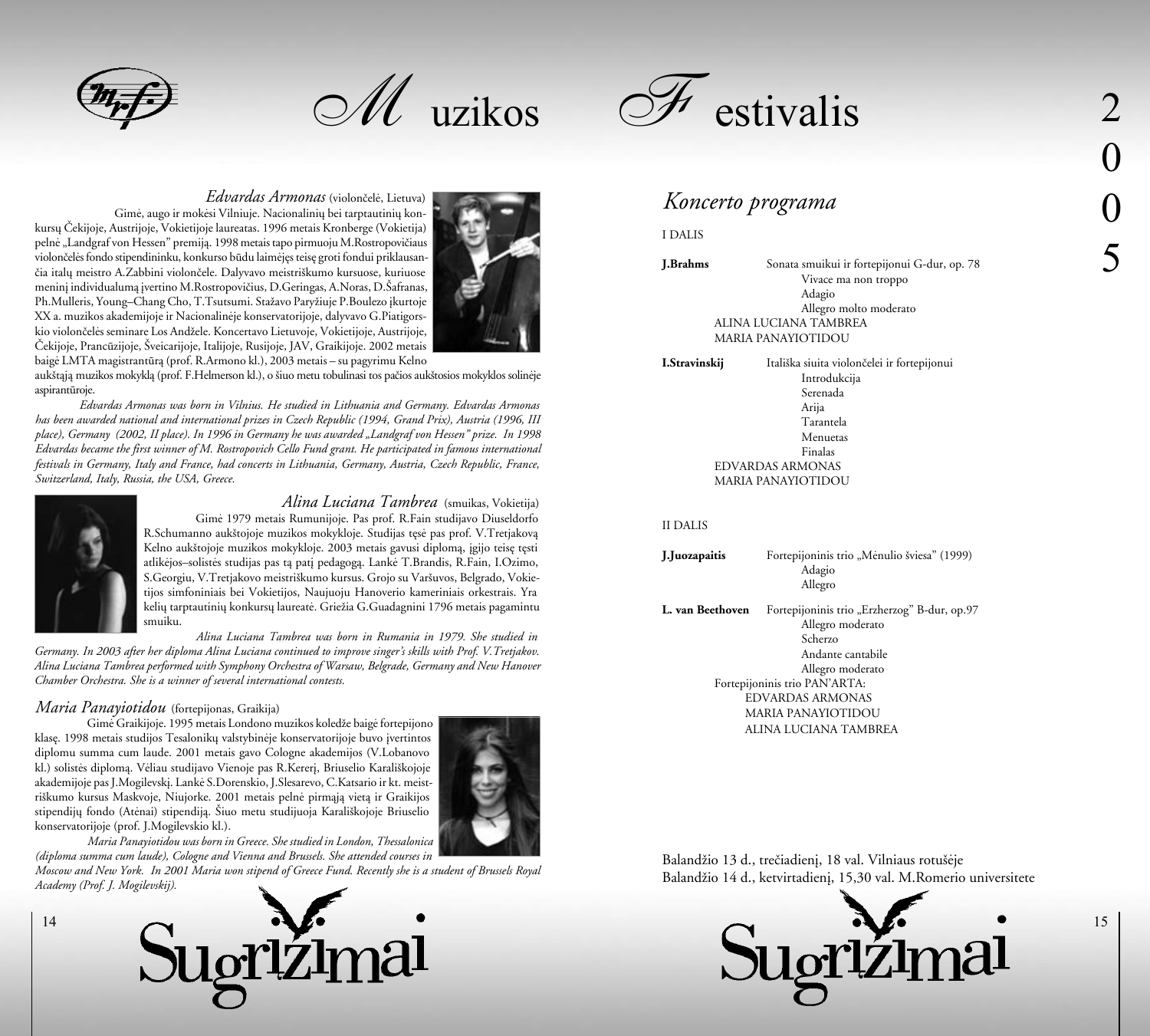M uzikos



### *Leonidas Dorfmanas* (fortepijonas, Vokietija)

Gimė Vilniuje. Pirmoji fortepijono mokytoja – mama, žinoma pedagogë Lidija Dorfman. Nacionalinëje M.K.Èiurlionio menø mokykloje mokėsi pas T.Freidbergienę. Laimėjęs jaunųjų atlikėjų konkursą, turėjo galimybæ groti su Lietuvos ir Latvijos simfoniniais orkestrais. 1986 metais su pagyrimu baigë Lietuvos muzikos ir teatro akademijà (prof. M.Azizbekovos kl.). 1986-1990 metais tobulinosi Maskvos konservatorijos aspirantûroje (prof. M.Voskresenskio kl.). Nuo 1990 metų gyvena Frankfurte prie Maino. Èia tobulinosi fortepijono, kamerinës muzikos ir dainavimo akompanavimo aspirantūrose, stažavo Zalcburge ir Vienoje, buvo smuikininko R.Katiliaus koncertø partneris. Dabar studijuoja dirigavimo menà. Baigë kapelmeisterio aspirantûrà Frankfurto aukðtojoje muzikos mokykloje, dalyvavo dirigavimo meistriðkumo kursuose Vengrijoje, Lenkijoje, Vokietijoje, Austrijoje, Lietuvoje. Koncertavo su Budapeðto, Plovdivo, Minsko, Frankfurto simfoniniais



orkestrais. Nuo 1997 metø dësto Mainco J.Gutenbergo universitete, veda kapelmeisterio ir dainavimo akompanavimo meistriðkumo kursus Vokietijoje ir Lietuvoje. 2001 metais laimëjo konkursà ir pradëjo dëstyti Trozingeno aukštojoje mokykloje. Nuolat dalyvauja prestižiniuose Vokietijos ir kitų šalių renginiuose.

*Leonidas Dorfmanas was born in Vilnius. His mother Lidija Dorfman was his first teacher. In 1986 Leonidas graduated from Lithuanian Music and Theatre Academy (Prof. M. Azizbekova). Since 1990 he lives and studies in Frankfurt and is constantly participating in famous contests in Germany and other countries. Leonidas Dorfmanas performed with Symphony Orchestras of Budapest, Plovdiv, Minsk and Frankfurt. He is also a teacher of J.Gutenberg University and Trozingen Higher School.* 

# *Koncerto programa*

### I DALIS

| <b>F.Schubert</b>   | Baladė "Der Taucher"                                                                               |
|---------------------|----------------------------------------------------------------------------------------------------|
| M.K.Ciurlionis      | Trys preliudai                                                                                     |
| <b>B.Kutavičius</b> | Trys metamorfozės                                                                                  |
| II DALIS            |                                                                                                    |
| R.Schumann          | "Widmung"<br>"Ich wandelte unter den Bäumen"<br>"Schöne Wiege meiner Leiden"                       |
| V.Bacevičius        | Poema op. 10, Nr. 4                                                                                |
| <b>J.Brahms</b>     | "Auf dem Kirchhofe"<br>"Sapphische Ode"<br>"Vergebliches Ständchen"<br>"Wie bist Du meine Königin" |

### LEONIDAS DORFMANAS ir JÖRN DOPFER



### *Jörn Dopfer*  (baritonas, Vokietija)

Gimë Bremenhavene (Vokietija). Hamburge studijavo teologijà, Leipcige – operinį ir koncertinį dainavimą, dainavimo pedagogiką (prof. H.Forner). Lankë meistriðkumo kursus pas N.Shetler, J.Wagner, H.Günther. Baigæs studijas, solo partijas atliko Berlyno operoje, taip pat Brandenburgo, Leipcigo, Kylio teatruose, koncertavo Paryžiaus Eliziejaus laukų teatre, Vienoje, Ðlezvigo-Holðteino festivalyje, Grace. Su aktore A.Winkler atliko J.Brahmso dainų ciklą "Gražioji Megelonė". Solisto repertuarą puošia ne tik klasikų, bet ir šiuolaikinės muzikos kūriniai. Nuo 2002 metų yra Hamburgo aukštosios muzikos ir teatro mokyklos profesorius, pedagoginį darbą derina su intensyvia koncertine veikla.

*Jörn Dopfer was born in Germany. He studied teology in Hamburg and pedagogics of opera and concert singing (Prof. H. Forner) in Leipcig. Jörn Dopfer performed at different opera theatres in Germany and other countries. He is also a soloist of classic and modern music as well as Professor of Hamburg Music and Theatre School.* 



Balandžio 19 d., antradienį, 18 val. Taikomosios dailės muziejuje Balandžio 20 d., trečiadieni, 18 val. Generolo Jono Žemaičio Lietuvos karo akademijoje LEONIDAS DORFMANAS ir JURGITA ADAMONYTË (mecosopranas, Lietuva)



0 0 5

17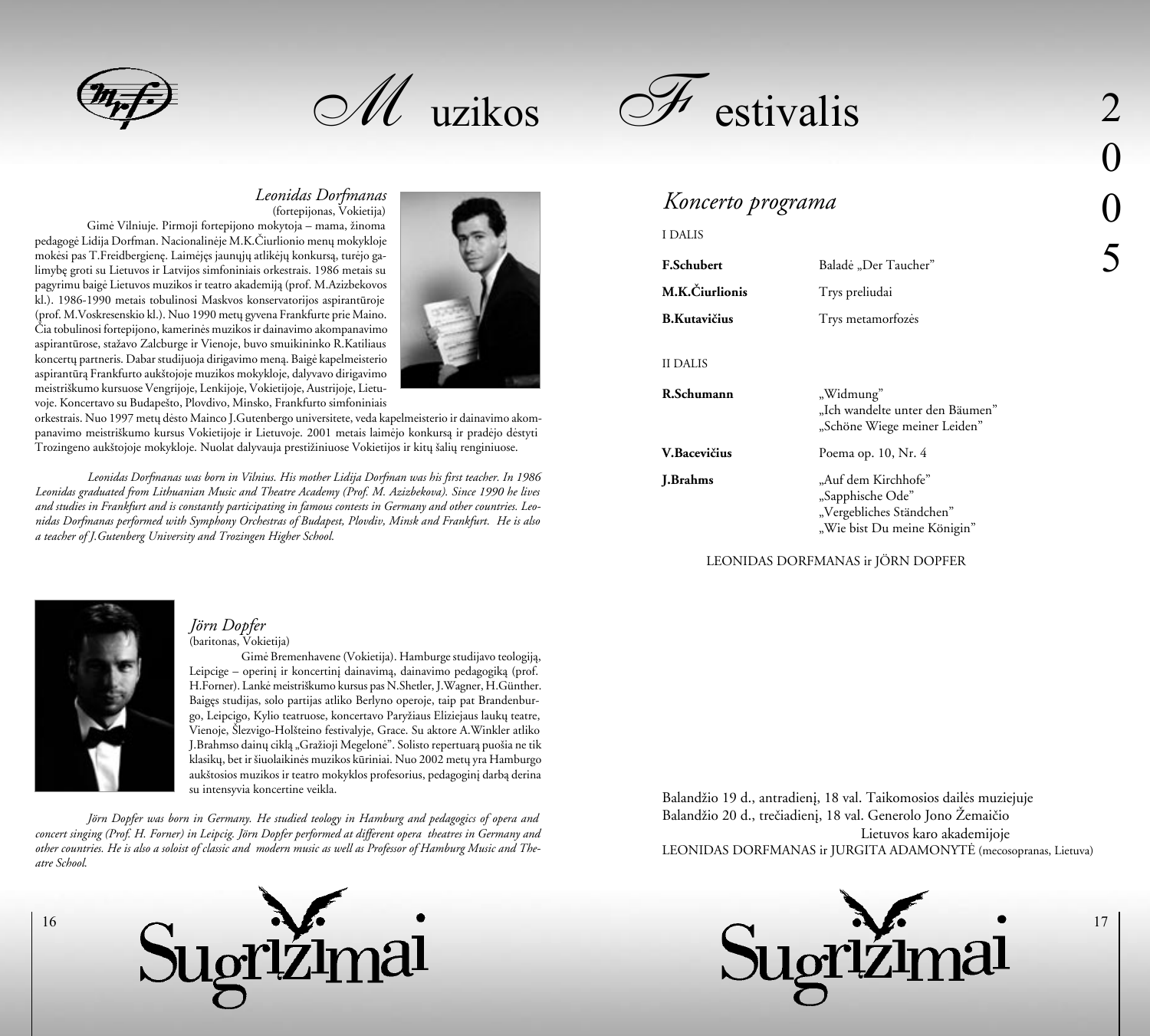

 $\mathscr{M}$  uzikos



### *Arvydas Kazlauskas* (saksofonas, Latvija)

Gimë 1982 metais Vilniuje. Mokësi B.Dvariono deðimtmetëje muzikos mokykloje, nuo 1994 metų – Nacionalinėje M.K.Čiurlionio menų mokykloje. Kelis kartus tapo J.Pakalnio respublikinio jaunųjų atlikėjų konkurso laureatu. Su džiazo ansambliu dalyvavo "Vilnius Jazz", "Junior Jazz", "Birštonas Jazz" festivaliuose, muzikavo Didžiojoje Britanijoje, Vokietijoje, JAV, kaip solistas grojo su Lietuvos valstybiniu simfoniniu orkestru. 2003 metais tarptautiniame H.Kareva saksofonininkų konkurse Taline pelnė pirmąją vietą. Grojo Latvijos nacionaliniame simfoniniame bei Rygos festivalio orkestruose. Pernai Amsterdame dalyvavo C.Delangle ir A.Bornkamp meistriðkumo kursuose, kaip solistas Latvijoje kelis kartus koncertavo su simfoniniu orkestru *Sinfonia Concertante*. Ðiuo metu studijuoja Latvijos J.Vîtolo muzikos akademijoje, docento A.Simanio saksofono klasëje.

*A.Kazlauskas was born in 1982 in Vilnius. He studied in B.Dvarionas Music School, and since 1994 in M.K.Ciurlionis School of Art. With jazz ensemble he has performed in Lithuanian Jazz Festivals "Junior Jazz", "Birstonas Jazz", "Vilnius Jazz". A.Kazlauskas has played in the UK, the USA, and Germany. As a soloist he has also performed with Lithuanian State Symphonic Orchestra. Now he studies at the Latvian J.Vîtols Academy of Music with assistant Professor A.Simanis.*

## *Jelena Denisjuka* (fleita, Latvija)

Gimë Liepojoje. Yra baigusi E.Melngailio muzikos mokyklà. Nuo 2001 metø studijuoja Latvijos J.Vîtolo muzikos akademijoje, prof. V.Strautinio fleitos klasëje. Dalyvavo Lenkijoje ir Latvijoje vykusiuose tarptautiniuose konkursuose. Kaip solistë, kamerinio ansamblio ar orkestro artistë koncertavo Austrijoje, Vokietijoje, Lietuvoje, Norvegijoje, Švedijoje ir Suomijoje. Studijas sėkmingai derina su kita muzikine bei pedagogine veikla – fleitos specialybe dėsto vaikų muzikos mokykloje, groja Liepojos simfoniniame orkestre.



*J.Denisjuka was born in 1982 in Liepaja, Latvia. She has finished E.Melngailis music school and since 2001 she has been studying flute at the Latvian J.Vîtols Academy of Music with Professor V.Strautiòð. Jelena has participated in international competitions in Latvia and Poland. As a soloist, orchestra and chamber musician she has performed in* 

*Austria, Germany, Sweden, Norway, Lithuania and Finland. Jelena also works as a flute teacher.*



18

### *Antra Viksne* (fortepijonas, Latvija)

Gimë Rygoje. Latvijos J.Vîtolo muzikos akademijoje baigë fortepijono specialybės bakalauro studijas (A.Zandmanio kl.), magistro laipsnį įgijo kamerinio ansamblio specialybëje (pas G.Sproge ir M.Ðvinka). Dabar yra J.Medinio muzikos mokyklos fortepijono skyriaus vedëja, Latvijos J.Vîtolo muzikos akademijos koncertmeisterė. Nuo 1987 metų fortepijoniniame duete groja su savo vyru Normunds Viksne. Koncertavo daugelyje tarptautinių kamerinės muzikos festivalių, kur atlieka latvių kompozitorių muziką. 1997 metais tarptautiniame fortepijoninių duetų konkurse Visagine laimėjo pirmąją vietą. 2001 metais pelnė Latvijos didįjį muzikos apdovanojimà. Gastroliavo Kanadoje, Niujorke, Helsinkyje, Varðuvoje ir kitose Europos, Rusijos ir Ðiaurës Amerikos salëse.

*Antra Viksne was born and studied in Riga. Recently she is a head of the piano division of the J. Medini Music School and a concertmaster of the Latvian J.Vîtols Music Academy. Together with her husband Antra Viksne participated in different international festivals and was awarded prizes. Antra performed in New York, Helsinki, Warsaw and other cities.* 





# *Koncerto programa*

### I DALIS

| J.Ibert                 | Concertino da Camera altiniam saksofonui ir 11 instrumentų<br>Allegro con moto<br>Larghetto, Animato molto |
|-------------------------|------------------------------------------------------------------------------------------------------------|
| Ch.Koechlin             | Epitaphe de Jean Harlow<br>Romansas fleitai, saksofonui ir fortepijonui                                    |
| A.B.Meyers              | Beckmann in New York<br>Triptikas altiniam saksofonui ir fortepijonui                                      |
| N.Gotham                | Playing with Fire altiniam saksofonui ir fortepijonui                                                      |
| II DALIS                |                                                                                                            |
| P.Goldstein             | Fault Lines altiniam saksofonui ir fortepijonui                                                            |
| G.Lacour                | Entrelacs fleitai ir altiniam saksofonui                                                                   |
| <b>P.Vasks</b>          | Landscape with Birds fleitai solo                                                                          |
| T.Yoshimatsu-<br>F.Bird | Sonata altiniam saksofonui ir fortepijonui<br>Run, bird<br>Sing, bird<br>Fly, bird                         |

#### ARVYDAS KAZLAUSKAS, JELENA DENISJUKA ir ANTRA VIKSNE

Balandžio 26 d., antradienį, 18 val. Lietuvos muzikos ir teatro akademijos Didžiojoje salėje

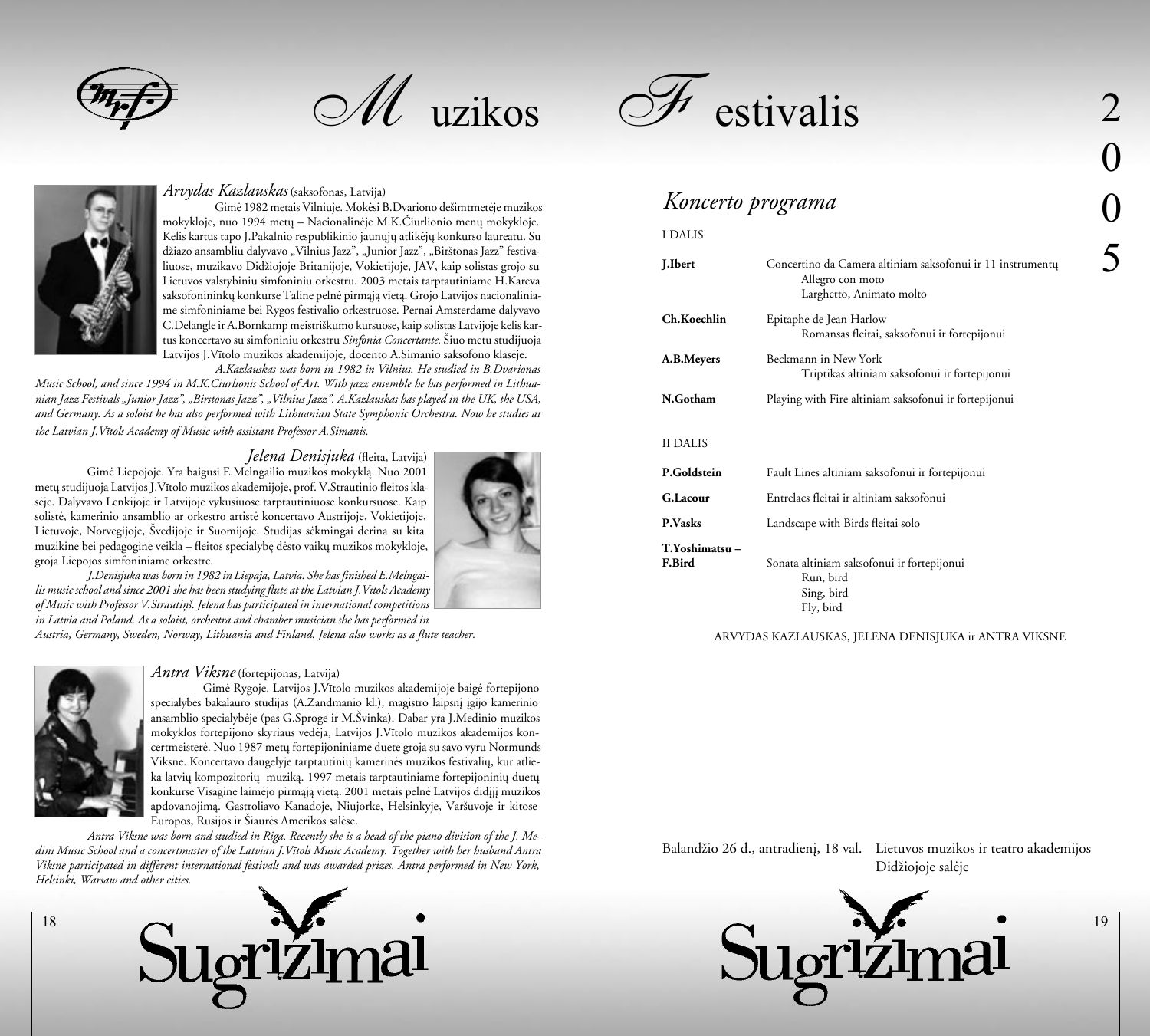

 $\mathscr{M}$  uzikos





### *Birutë Vizgirdienë*  (sopranas, JAV, Lietuva)

Gimė Kaune. 1944 metais su tėvais pasitraukė į Vokietiją, 1949 metais persikëlë á JAV. Dainuoti mokësi Niujorke pas V.Sabaliene. Los Andžele balsa lavino pas kompozitoriu ir dirigenta B.Budriūna, studijavo švč. Širdies koledže. Privačiai dainuoti mokėsi pas G.Steppe, D.Fries, E.Nicolaidi, V.Daunorà. Surengë soliniø koncertø.1980 metais sukaktuviniame "Dirvos" koncerte, akompanuojant J.Švedui, atliko P.V.Sarpaliaus, J.Gaubo, J.Stankūno, B.Budriūno, A.Mikulskio, J.Švedo, B.Dvariono ir G.Gudauskienës dainas, taip pat arijas ið W.A.Mozarto, G.Verdi, G.Puccini operø ir J.Strausso operetës. Dainavo su Long Beacho simfoniniu orkestru, kompozitoriu B.Budriūno (atliko visu jo kantatu soprano partijas), O.Metrikienės (muzikiniame spektaklyje "Gintaro pakrantëje"), G.Gudauskienės, B.Markaičio kūrinių koncertuose. Atliko operečių solo partijas (J.Strausso "Čigonų baronas", "Šikšnosparnis",

F.Leháro "Linksmoji našlė"), dalyvavo Los Andželo operos ansamblio pastatymuose, atlikdama pagrindinius vaidmenis: Mimi G.Puccini operoje "La Bohème" ir Violeta G.Verdi operoje "La Traviata". Koncertavo visose JAV lietuvių kolonijose, Lietuvoje: 1991 metais – Vilniuje, Kaune, Klaipėdoje, Panevėžyje, Šiauliuose, Plungëje, 1994 metais – Vilniuje, Kaune ir Klaipëdoje. 1994 metais su vyru R.Vizgirda ir R.Gaðka ákûrë Houstono lietuvių bendruomene. Čia subūrė moterų okteta, kuriam pora metų vadovavo. 1997 metais grižo į Lietuvą. Gyvendama Vilniuje reiškiasi kaip labdaros, paramos fondų veikėja. 2005 metų V.Jonuškaitės – Zaunienės dainininkių konkurso žiuri pirmininkė.

*Birutë Vizgirdienë was born in Kaunas. In 1944 together with her parents she immigrated to the USA. V.Sabalienë was Birutë's teacher in New York, B.Budriûnas – in Los Angeles. B.Vizgirdienë had many famous teachers, such as G.Steppe, D.Fries, E.Nicolaidi, V.Daunoras. She held solo concerts, sang in the ,,Dirva" concert in 1980, performed with Long Beach Symphony Orchestra, sang in the performances of opera ensemble in Los Angeles. B.Vizgirdienë performed in different Lithuanian communities in the USA and in Lithuania. In 1997 together with R.Vizgirda and R.Gaðka founded community of Houston Lithuanians and founded women' choir. In 1997 B.Vizgirdienë returned home to Lithuania. In Vilnius B.Vizgirdienë is famous for her activities in the support funds.* 



# *Viktoras Vizgirda* (tapytojas)  $(1904-01-14-1993-07-10)$

Vienas žymiausių lietuvių dailininkų, kurio gyvenimas vingiavo per Lietuvos miestus (Kauną, Raseinius, Pagėgius, Vilnių) ir užsienio šalis (Prancūziją, Austriją, Vokietijà, JAV), suteikdamas darbams nepakartojamo kolorito. 1937-1938 metais jis buvo Lietuvos dailininkų sąjungos pirmininkas, 1940-1941 metais – Vilniaus dailës mokyklos inspektorius, 1941-1943 metais – Vilniaus dailës akademijos direktorius. Nuo 1930 metų kūrinius eksponavo Lietuvos ir užsienio dailės parodose, dalyvavo Nepriklausomųjų dailininku draugijos ir "Ars" grupės veikloje. Jo kūrinių yra Lietuvoje (Lietuvos dailės muziejaus Vilniuje didžioji rinkinio dalis – dailininko dovana; Nacionaliniame M.K.Èiurlionio dailės muziejuje Kaune, Telšių "Alkos", Šiaulių "Aušros"

muziejuose), Latvijoje ( Rygos dailës muziejuje), JAV, Kanadoje, Vokietijoje, taip pat asmeninëje B. ir R.Vizgirdų kolekcijoje.

*Viktoras Vizgirda is one of the most famous Lithuanian painters. He lived in different Lithuanian towns (Kaunas, Raseiniai, Pagëgiai and Vilnius) and foreign countries (Prancûzijà, Austrijà, Vokietijà and USA). In 1937-1938 Viktoras Vizgirda was the chairman of the Society of Lithuanian Painters, in 1941-1943 – the inspector of Vilnius Art School, in 1941-1943 – the director of Vilnius Art Academy. Since 1930 Viktoras Vizgirda exhibited his paintings in the exhibitions in Lithuania and foreign countries. He participated in the activities of the Independent Painting*  Society and "Ars" group.

# *Kûrybos vakaro programa*

*Dailininko V.Vizgirdos parodos atidarymas, B.Vizgirdienës garso ir vaizdo áraðø demonstravimas.*



Balandžio 27 d., trečiadienį, 18 val. Stasio Vainiūno namuose

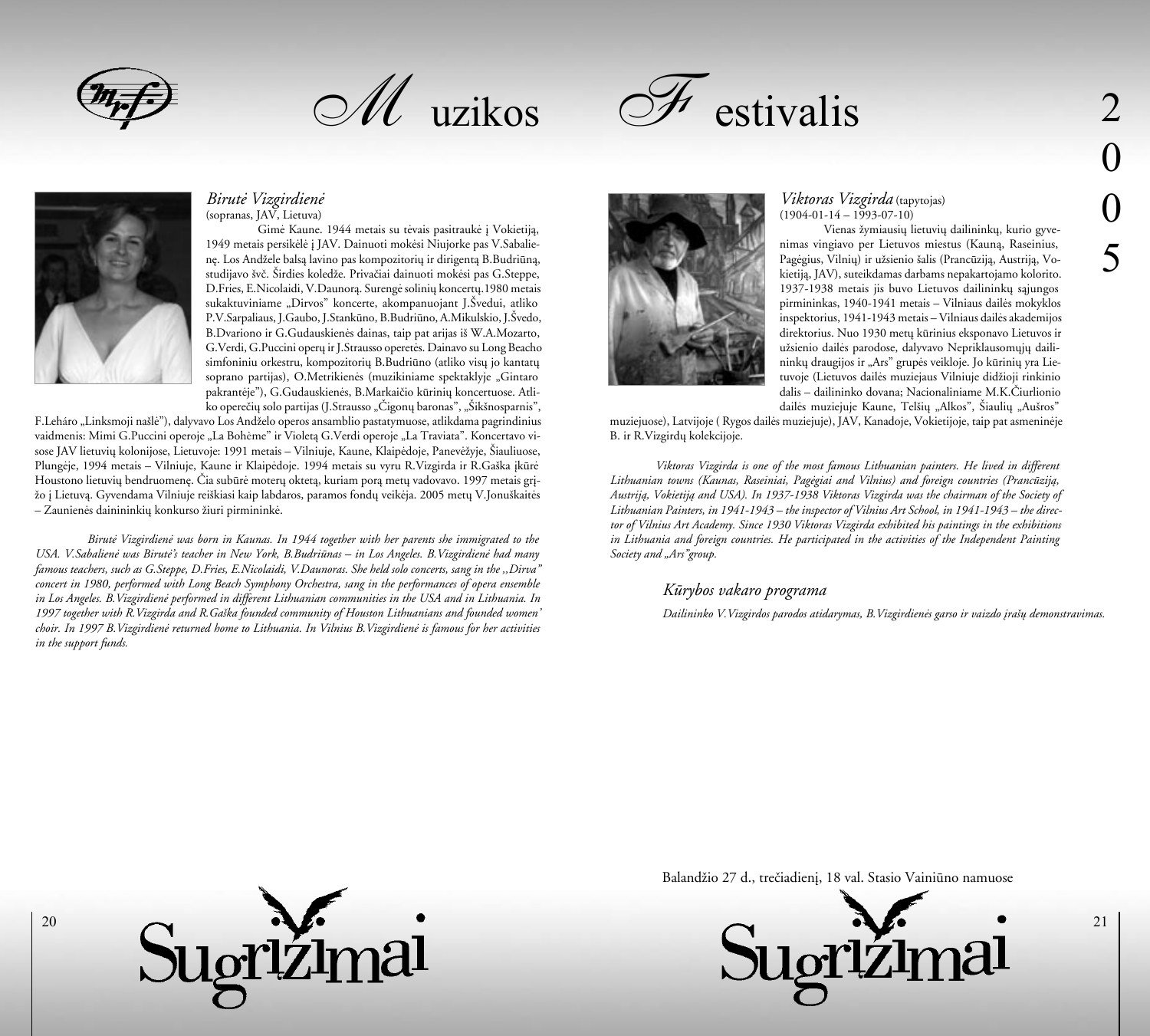M uzikos





### *Kristupo puèiamøjø kvintetas Kristupas Wind Quintet*

GIEDRIUS GELGOTAS (fleita // *flute*) JUSTË GELGOTAITË (obojus // *oboje*) ANDRIUS ÞIÛRA (klarnetas // *clarinet*) ARVYDAS VALATKEVIÈIUS (valtorna // *horn*) ŽILVINAS SMALYS (fagotas // *fagot*)

KRISTUPO PUČIAMŲJŲ KVINTETAS susibūrė prieš metus, muzikantams grįžus iš studijų užsienyje. Šiuo metu ansamblis rengiasi tarptautiniams festivaliams ir konkursams, gausina savo repertuarą. *KRISTUPAS WIND QUINTET started its activities after the young musicians came back home after their studies abroad.*

Giedrius Gelgotas Lietuvos muzikos ir teatro akademijos auklėtinis. 2002-2003 metais stažavo Londone pas prof. W.Bennett, dalyvavo pedagogų E.Pahud, L.Kovacz, P.Davis, Y.Clark, J.Khaner, W.Schulz meistriškumo kursuose. Yra nacionalinių ir tarptautinių konkursų laureatas, daugelio festivalių įvairiose šalyse dalyvis, tarp jø ir Pacific Music Festival Japonijoje. Lietuvos nacionalinio operos ir baleto teatro orkestro artistas. Taip pat groja Lietuvos nacionaliniame simfoniniame bei Lietuvos kameriniame orkestruose.

Justė Gelgotaitė baigė Lietuvos muzikos ir teatro akademiją. Nuo 2000 metų – Lietuvos nacionalinio simfoninio orkestro artistė. 2004 metais stažavo Liono konservatorijoje (prof. J.L.Capezzali kl.). Šiuo metu tæsia studijas Lietuvos muzikos ir teatro akademijos magistrantûroje.

Andrius Žiūra baigė Lietuvos muzikos ir teatro akademiją. 2002-2003 metais stažavo JAV pas prof. L.Maxey, dalyvavo klarnetininkų simpoziume Oklahomoje, profesorių R.Hawley, B.Harra, R.Morales meistriškumo kursuose. Nacionalinių konkursų laureatas, daugelio festivalių dalyvis, grojantis solo ir įvairiuose ansambliuose. Dabar yra Lietuvos nacionalinio simfoninio orkestro artistas.

Arvydas Valatkevièius baigë Lietuvos muzikos ir teatro akademijà. Studijas tæsë Latvijos J.Vîtolo muzikos akademijoje. Daugelio nacionalinių ir tarptautinių konkursų laureatas, festivalių dalyvis. Dalyvavo profesorių N.C.Bloch, R.Bengtonn, A.Schilkloper, P.Damm, G.Weidlich meistriškumo kursuose, valtornų simpoziume Suomijoje, grojo jaunimo orkestre Rostoke. Dabar yra Lietuvos nacionalinio simfoninio orkestro artistas.

Žilvinas Smalys Lietuvos muzikos ir teatro akademijoje įgijo bakalauro laipsnį. Studijas tęsė Utrechto (Olandija) aukðtojoje menø mokykloje bei Guildhall School of Music and Drama (Londonas), kur 2003 metais įgijo magistro diplomą. Yra nacionalinių ir tarptautinių konkursų laureatas bei diplomantas, groja tarptautiniuose jaunimo orkestruose bei įvairių sudėčių kameriniuose ansambliuose. Dabar yra Lietuvos valstybinio simfoninio bei Lietuvos nacionalinio operos ir baleto teatro orkestru artistas.



22

# *Koncerto programa*

#### I DALIS

| J.M.Damase        | Septyniolika variacijų pučiamųjų kvintetui                                                                                                            |
|-------------------|-------------------------------------------------------------------------------------------------------------------------------------------------------|
| F.Chagrin         | Dvi pjesės fagotui solo<br>Tolimas prisiminimas<br>Gyvas pokalbis                                                                                     |
| <b>J.Paulikas</b> | Antrasis kvintetas pučiamiesiems<br>Introductio - Lento elegiaco<br>Parte 1 - Allegro<br>Parte 2 – Lento libero e mesto<br>Parte 3 - Allegro con moto |
| <b>B.Britten</b>  | 1-oji ir 6-oji metamorfozės obojui solo                                                                                                               |
| M.Arnold          | Trys eskizai<br>Allegro con brio<br>Allegretto semplice<br>Allegro vivace                                                                             |
| <b>II DALIS</b>   |                                                                                                                                                       |
| S.Barber          | Vasaros muzika                                                                                                                                        |
| <b>Y.Clark</b>    | Didžiosios traukinių lenktynės                                                                                                                        |
| L.Berio           | Zoologijos sode<br>Sokis vištidėje<br>Elniukas<br>Pilka pelė<br>Katinai                                                                               |

KRISTUPO PUČIAMUJU KVINTETAS Giedrius Gelgotas, Justë Gelgotaitë, Andrius Žiūra, Arvydas Valatkevičius, Žilvinas Smalys

Balandžio 28 d., ketvirtadienį, 18 val. Lietuvos muzikos ir teatro akademijos Kongresų rūmų kamerinėje salėje

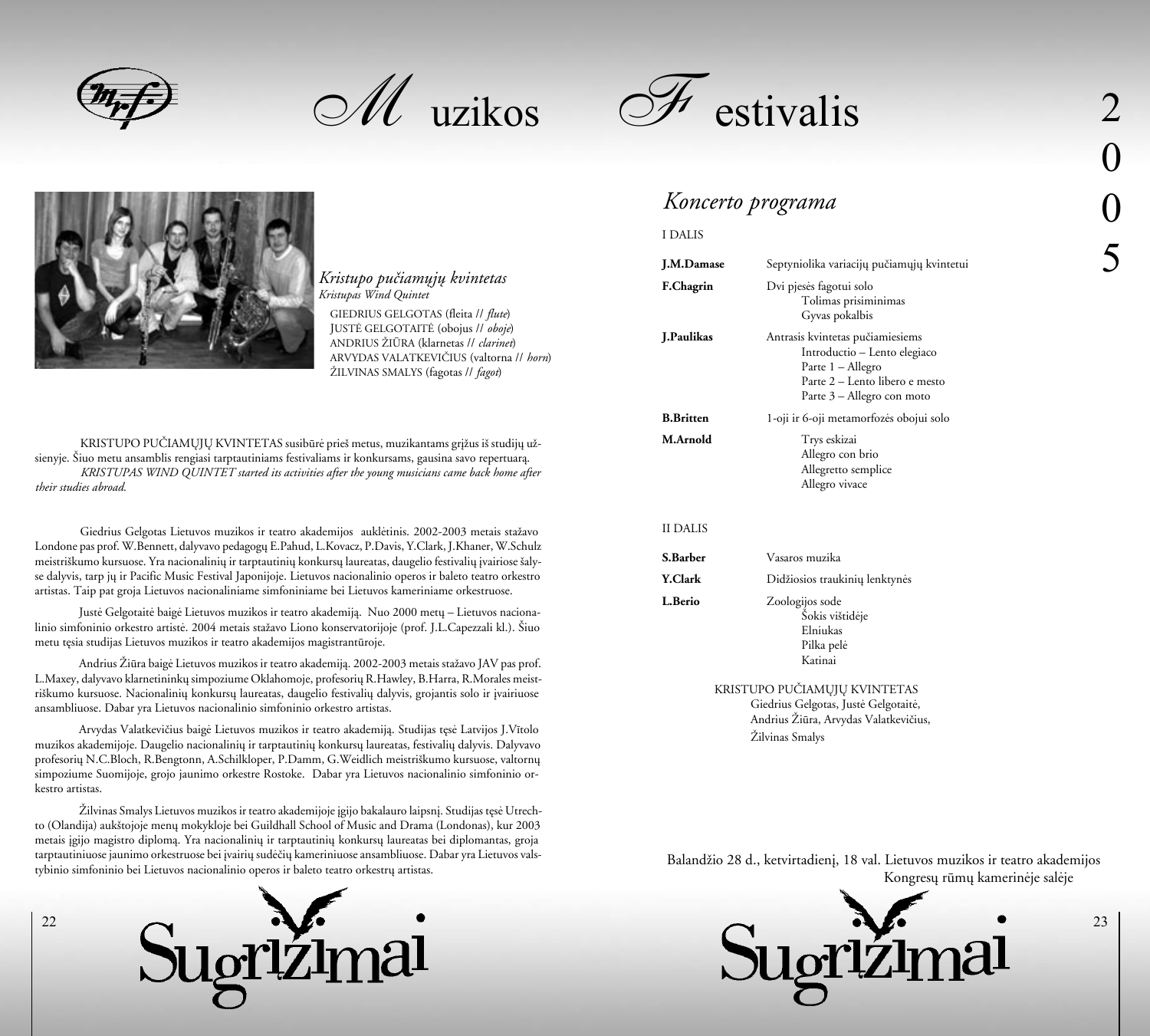

 $\mathscr{M}$  uzikos



### *Nora Grikðtaitë*  (vargonai, Austrija)

Gimë 1977 metais Anykðèiuose. Dainavimas A.Girdzijausko vadovautame Lietuvos radijo ir televizijos vaikų chore, kurio nemažą repertuaro dalį sudarė religinė muzika, formavo muzikinį skonį. Mokėsi Vilniaus konservatorijoje, studijas tæsë Lietuvos muzikos ir teatro akademijoje (prof. L.Digrio ir doc. V.Survilaitės klasėse). Nuo 2003 metų bažnytinės muzikos bei vargonavimo menà studijuoja Zalcburgo muzikos ir vaizduojamojo meno universitete Mozarteum (prof. Herbert Metzger vargonų kl., prof. Hiroko Miki fortepijono kl., prof. Wolfgang Bruner klavesino kl., prof. Albert Anglberger dirigavimo kl.). Dalyvavo L.Lohmanno, J.Laukviko, E.Kooimano, L.Ghiemi, W.Zerero bei kitø vadovaujamuose meistriðkumo kursuose. Atliekant W.A.Mozarto religinæ muzikà bendradarbiavo su dirigentu prof. K.Kamper, Zalcburgo Mozarto choru bei Homoki ansambliu. Savo repertuarà turtina ne tik kûriniais vargonams solo, bet ir kamerine muzika. Dalyvavo Austrijos radijo transliuotame koncerte.

Savo žinias ir patirtį pritaiko dirbdama bažnyčiose. Nuo 1996 metų buvo Vilniaus, Lentvario bažnyčių vargonininkė. Šiuo metu yra Zalcburgo ðv. Vitalio parapijos vargonininkë.

*Nora Grikðtaitë was born in Anykðèiai in 1977. She studied in Lithuania (Prof. L.Digrys and assist. Prof. V.Survilaitë). Since 2003 she has been studying church music and organ art in Salzburg Music and Applied Art University Mozarteum. Recently Nora plays organ in st. Vital Church of Salzburg.* 



# *Koncerto programa*

N. de Grigny Verni Creator Spiritus/ O, Dvasia Viešpatie, nuženk Veni Creator en taille a 5 Fugue a 5 Duo Recit de Cromorne Dialogue sur les Grands Jeux NORA GRIKŠTAITĖ NACIONALINËS M.K.ÈIURLIONIO MENØ MOKYKLOS CHORAS Vadovas ROMAS GRAŽINIS

**J.S.Bach** Allein Gott in der Höh sei Her, BWV 662 pagal Nicolaus Decius tekstą "Garbė Dievui aukštybėse" NORA GRIKŠTAITĖ Allein Gott in der Höh sei Her, BWV 260 žodžiai N.Decius 1522 NORA GRIKŠTAITĖ NACIONALINĖS M.K.ČIURLIONIO MENŲ MOKYKLOS CHORAS Toccata, adagio ir fuga C-dur, BWV 564 NORA GRIKŠTAITĖ

**V.Miðkinis** Ið Magnificat

 III d. Quia fecit mihi magna VIII d. Suscepit Israel IX d. Sicut locutus NORA GRIKŠTAITĖ NACIONALINËS M.K.ÈIURLIONIO MENØ MOKYKLOS CHORAS

**A.G.Ritter** Sonata a-moll Nr.3, op. 23 NORA GRIKŠTAITĖ

Gegužės 8 d., sekmadienį, 14 val. Vilniaus Arkikatedroje bazilikoje

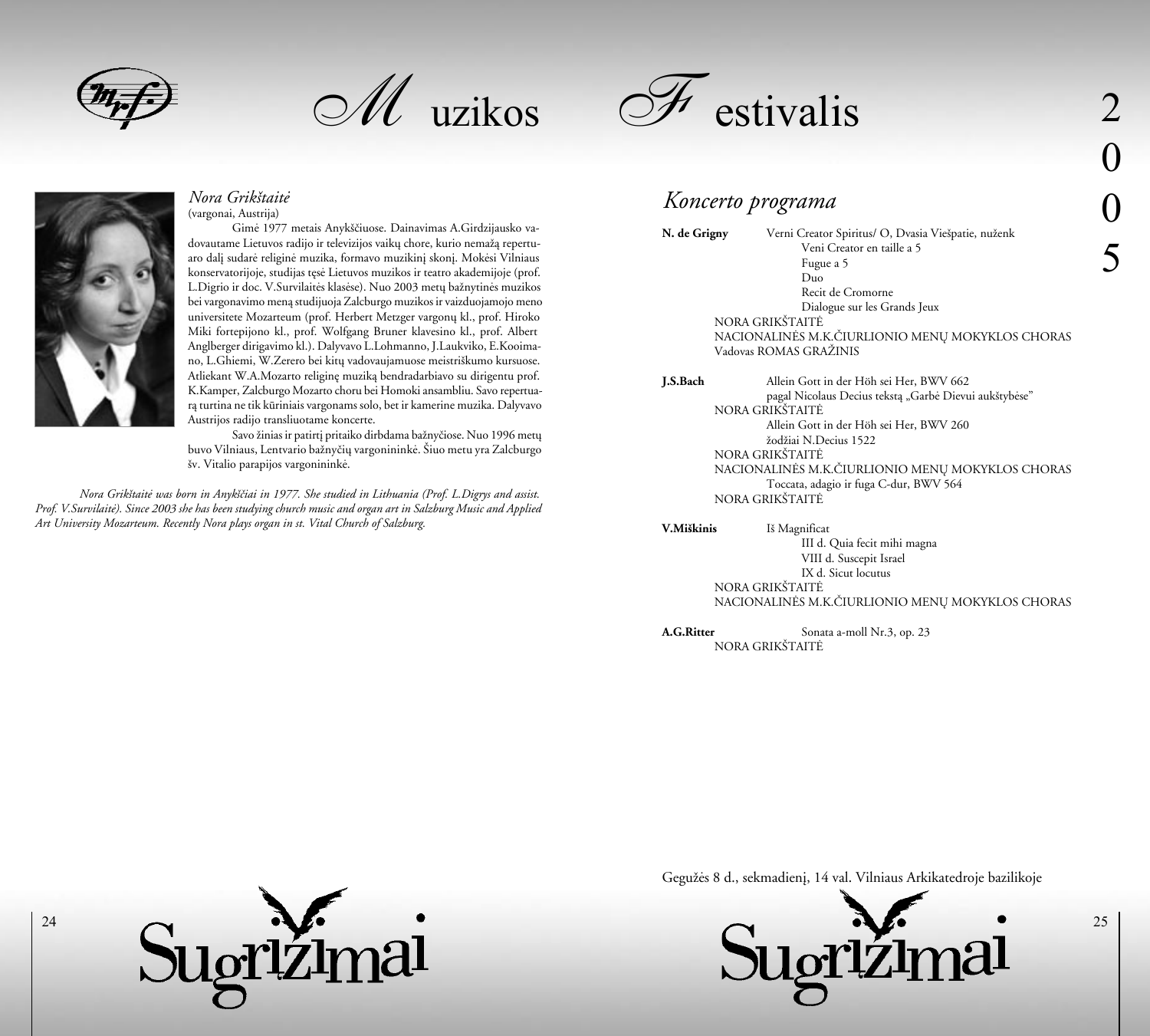

M uzikos



# *Laurina Ðablevièiûtë* (fortepijonas, Didžioji Britanija)

Gimë 1975 metais Këdainiuose. Mokësi Nacionalinëje M.K.Èiurlionio menø mokykloje (mokyt. J.T.Karosaitës kl.). 1998 metais baigë Lietuvos muzikos ir teatro akademiją (prof. B.Vainiūnaitės kl.). Dar mokydamasi mokykloje, tapo B.Dvariono ir tarptautinio konkurso Èekijoje diplomante, laureato vardą pelnė S.Vainiūno ir J.Fledžinsko konkursuose. 1996 metais tapo G.Trinkûno atminimui skirto konkurso nugalëtoja. Su Lietuvos nacionaliniu simfoniniu orkestru 1991 metais atliko S.Vainiûno Koncertà, 1998 metais – P.Èaikovskio Koncertà fortepijonui b-moll, o 1997 metais su Valstybiniu Vilniaus kvartetu griežė R.Schumanno Kvintetą Edur op.44. 1998 metais laimėjusi stipendiją, išvyko studijuoti į Karališkąją Škotijos muzikos akademiją Glasgowe. 2000 metais pelnė stipendiją siekti tos paèios Akademijos magistro diplomo F.Pavri fortepijono klasëje. Nuo pat atvykimo į Škotiją intensyviai koncertuoja kaip solistė ir kamerinės mu-

zikos atlikëja, dalyvauja meistriðkumo kursuose, kuriuos vedë E.Bukojemskaja, Pi–Hsien Chen, H.Zahling, H.Scheker, D.Petrov, D.Merlet, D.Aleksejev, M.Tirimo. 2001 metais laimėjo prestižinį Karališkosios Škotijos muzikos akademijos Governor's Recital konkursà. 2003 metais ágijo ðios Akademijos magistro diplomà. Tesdama koncertine veiklą, dirba koncertmeistere bei dėsto fortepijoną Karališkojoje Škotijos muzikos ir Douglas akademijose.

*Laurina Ðablevièiûtë was born in Këdainiai in 1975. She studied in Lithuania and participated and was awarded prizes in national and international contests. In 1998 Laurina went to Royal Music Academy of Scotland in Glasgow to study the piano. In 2003 she won Governor's Recital contest in Scotland. Recently Laurina Ðablevièiûtë performs in concerts and teaches piano in the Royal Music Academy of Scotland.* 

### *Giedrë Dirvanauskaitë* (violonèelë)

Gimë Kaune. 1995 metais baigë Nacionalinæ M.K.Èiurlionio menø mokyklà (mokyt. Romano Armono kl.) ir tæsë studijas Lietuvos muzikos ir teatro akademijoje (prof. S.Sondeckienës kl.). Yra keliø nacionalinių konkursų laureatė, dalyvavo M.Rostropovičiaus, D.Geringo, G.Kremerio, V.Hagen ir kitø meistriðkumo kursuose. Muzikavo Vilniaus kvarteto rengiamame cikle "Vilniaus kvartetas ir jaunieji talentai", jaunimo festivalyje "Atžalynas", kamerinės muzikos festivalyje Gstadte (Ðveicarija), kasmet dalyvauja G.Kremerio kamerinës muzikos festivalyje Lockenhause (Austrija). Kaip solistë grojo su Lietuvos nacionaliniu simfoniniu, Lietuvos ka-

26



meriniu, "Kremerata Baltica" orkestrais, su tarptautiniais orkestrais grojo Vokietijoje, Belgijoje, Japonijoje. Dalyvauja įvairių sudėčių kamerinės muzikos ansamblių projektuose, koncertuoja Lietuvoje ir už jos ribų. Nuo 1997 metų yra kamerinio orkestro "Kremerata Baltica" artistė.

*Giedrë Dirvanauskaitë was born in Kaunas in 1995. Giedrë is a winner of several national contests, participated in the courses of M. Rostropovic, D. Gering, V. Hagen and others. She performed together with national and international orchestras in Germany, Belgium and Japan. Since 1997 G.Dirvanauskaitë is an artist of ,,Kremerata Baltica".* 





# *Koncerto programa*

| I DALIS                         |                                                                                                                            |
|---------------------------------|----------------------------------------------------------------------------------------------------------------------------|
| R.Schumann                      | Romansas Fis-dur Nr. 2, op.28                                                                                              |
| J.Brahms                        | Phantasien, op.116                                                                                                         |
| R.Schumann                      | Phantasiestücke violončelei ir fortepijonui, op. 73                                                                        |
| <b>II DALIS</b><br>A.Šenderovas | M.K.Čiurlionio eskizai<br>Kompozicijos eskizas<br>Varpas<br>Angelas<br>Demonas<br>Vinjetė liaudies dainai<br>Gintaro rūmai |
| M.Tippett                       | Sonata Nr.2                                                                                                                |
| <b>S.Davismoon</b>              | <b>Beneath Garlands</b>                                                                                                    |
| <b>B.Martinů</b>                | Variacijos slovakų tema                                                                                                    |
|                                 |                                                                                                                            |

## LAURINA ÐABLEVIÈIÛTË ir GIEDRË DIRVANAUSKAITË

Gegužės 9 d., pirmadienį, 18 val. Vilniaus rotušėje

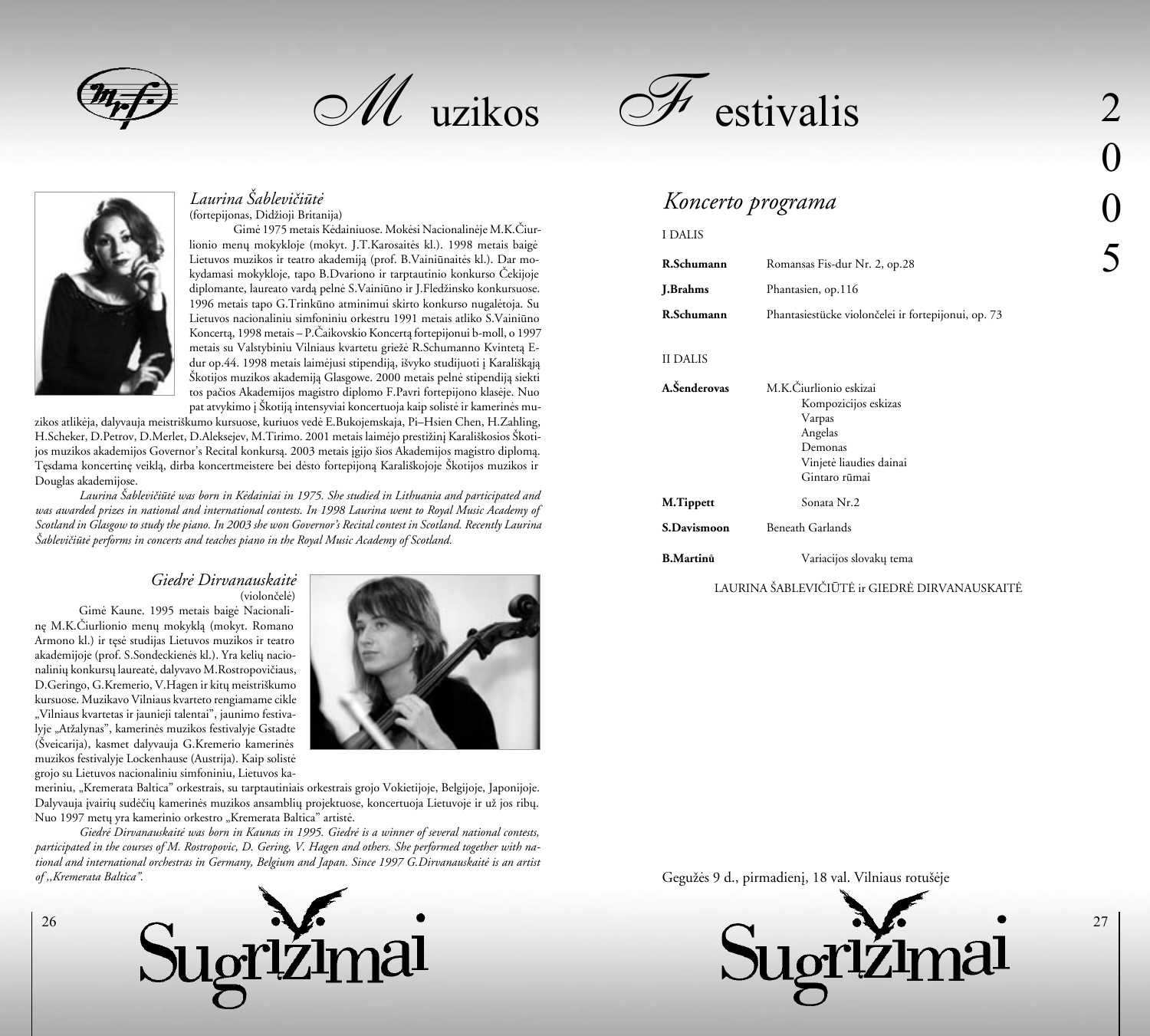M uzikos



### *Marija Nemanytë*  (smuikas, Prancûzija)

Gimë Vilniuje. Èia baigë Nacionalinæ M.K.Èiurlionio menø mokyklà ir Lietuvos muzikos ir teatro akademijà (prof. R.Katiliaus, R.Vosyliūtės kl.), kur įgijo bakalauro laipsnį. Toliau studijas tęsė Londono Royal College of Music, kur baigė ir aspirantūrą (N.Boyarsky kl.). Ðiuo metu studijuoja Versalyje (Prancûzija), CNR konservatorijoje pas prof. I.Voloshin. Dalyvavo tarptautiniuose meistriškumo kursuose (F.Andrievsky, B.Galitsky, G.Kremer, G.Žislin, D.Pomerancaitė, J.Mazurkevich ir kt.). Buvo pakviesta į Krönberge (Vokietija) vykusi festivali, kur koncertavo su B.Pergamenščikovu,

G.Kremeriu ir "Guarneri quartet". Yra keliø nacionaliniø konkursø bei tarptautinio Y.Heifetzo konkurso laureatë (III vieta). Grojo solo su Lietuvos kameriniu, Lietuvos nacionaliniu simfoniniu orkestrais bei tarptautiniu jaunimo orkestru Bukowe (Vokietija), su G.Kremeriu dalyvavo daugelyje festivalių (Festival Omaggio a Milano, Mozart Woche 2002, Schubertiada Schwarzenberg 2003, Vilniaus festivalis 2003, Musikfestspiele Saar, Suntory Hall 2004 Tokijuje ir kt.). Nuo 1997 metų būdama orkestro "Kremerata Baltica" nare, koncertavo daugelyje didžiųjų Europos, Azijos bei JAV koncertų salių.

*Marija Nemanytë was born in Vilnius. She studied in Vilnius, later continued her studies in London Royal College of Music. Recently she is studying in France CNR Conservatory (Prof. I.Voloshin). Marija is a prizewinner of various national and international festivals (Festival Omaggio a Milan, Mozart Woche 2002, Schubertiada Schwarzenberg 2003, Vilnius festivalis 2003, Musikfestspiele Saar, Suntory Hall 2004 in Tokyo and others). Since 1997 as a member of the orchestra "Kremerata Baltica" Marija Nemanytë performed in many European, Asian and USA concert halls.*

# *Rûta Lenèiauskaitë*

(fortepijonas, Prancûzija) Gimė ir augo Kaune, kur baigė J.Gruodžio konservatoriją (dëst. S.Bielionytës kl.), o 2004 metais magistro diplomà ágijo Lietuvos muzikos ir teatro akademijoje (prof. V.Vitaitës ir doc. A.Kisieliûtës kl.). 2002-2003 metais tobulinosi J.Sibelius'o akademijoje Helsinkyje (Suomija), doc. Hui-Ying Tawaststjerna bei prof. Ilmo Ranta klasëse. Ðiuo metu pomagistrines studijas tæsia nacionalinëse Boulogne bei Jean Philipe Rameau konservatorijose Paryžiuje, prof. R.Rochet bei Ch.Rouault-Louchart klasėse. Yra kelių nacionalinių bei tarptautinių konkursų Graikijoje, Italijoje laureatë. Tobulinosi M.Rubackytës, C.Bernava, W.Banhfield, J.Huges, N.Flores, taip pat kamerinës muzikos (prof. M.Bouvais, R.Gothoni, L.Gevgejeva) meistriðkumo kursuose. 2004

28



metais kartu su dainininke R.Vaicekauskaite laimëjo pirmàjà vietà Rygoje vykusiame J.Vîtolo vokalistø ir koncertmeisteriø konkurse. Atstovavo Lietuvai jos prisijungimo prie Europos Sàjungos iðkilmëse, vykusiose Vienoje. Dalyvavo tarptautiniame projekte "We make an Opera", M.A.Turnage operos "Graikas" pastatyme. Koncertavo Suomijoje, Latvijoje, Italijoje, Graikijoje, Australijoje, Prancûzijoje, Vokietijoje, Austrijoje.

*Rûta Lenèiauskaitë was born in Kaunas and studied at J. Gruodis Conservatory (teacher S. Bielionytë) and in 2004 graduated from Music and Theatre Academy of Lithuania. Rûta improved her skills in Finland and recently is continuing her studies in Boulogne and Jean Philipe Rameau Conservatory in Paris. She is a winner of national and international contests in Greece and Italy. Rûta participated in the international programme "We make an Opera", gave concerts in Finland, Latvia, Italy, Greece, Australia, France, Germany and Austria.*





# *Koncerto programa*

#### I DALIS

| M.Reger           | Preliudas ir fuga h-moll smuikui solo, op. 117          |
|-------------------|---------------------------------------------------------|
| <b>F.Schubert</b> | Sonatina g-moll smuikui ir fortepijonui, op. 137, D 408 |
| <b>B.Bartók</b>   | Rapsodija Nr.1 smuikui ir fortepijonui                  |
|                   |                                                         |

## II DALIS

**E.Ysave** Sonata smuikui solo Nr.6 **E.Grieg** Sonata smuikui ir fortepijonui c-moll Nr.3, op. 45 Allegro molto ed appassionato Allegretto espressivo alla Romanza Allegro animato

Gegužės 9 d., pirmadienį, 17 val. Ukmergės muzikos mokykloje Gegužės 12 d., ketvirtadienį, 18 val. Vilniaus rotušėje

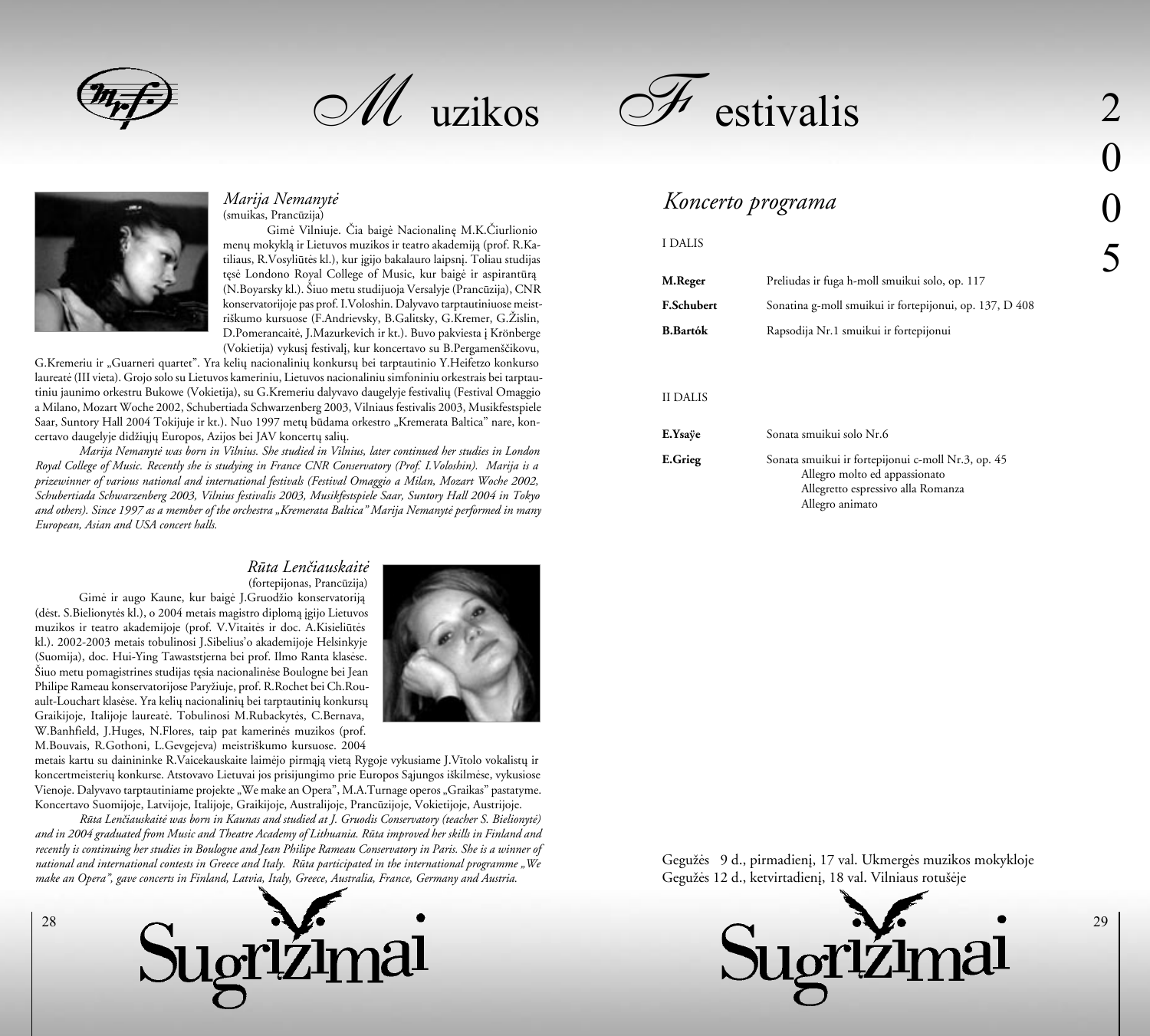

M uzikos



### *Janina Kuzmas*  (fortepijonas, Kanada)

Fortepijonu skambinti pradėjo Sumgaite, Azerbaidžane. Ten baigė muzikos mokyklą, laimėjo keletą tuometinių konkursų. Atvykusi į Lietuvą, studijavo Lietuvos muzikos ir teatro akademijoje, kurià su pagyrimu baigë 1991 metais, ágydama pianistës solistës, koncertmeisterës ir pedagogës kvalifikacijas. Vadovaujant prof. V.Vitaitei, tobulinosi aspirantûroje. 1993 metais išvyko į JAV ir Ohio valstijoje tęsė magistrantūros studijas. 1995 metais apsigyveno Kanadoje, Vankuveryje. Èia toliau gilinosi á fortepijono meno subtilybes, rengë solinius koncertus. 2002 metais ágijo muzikos daktaro laipsnį, buvo apdovanota Kanados generalgubernatoriaus Aukso medaliu. Daug koncertuoja, dirba pedagoginá darbà. 2003 metais tapo Vankuverio Reginos universiteto profesore. Dalyvauja ávairiuose kamerinës muzikos koncertuose, veda meistriškumo kursus, gastroliavo daugelyje užsienio šalių, kaip solistė

yra grojusi su Lietuvos nacionaliniu simfoniniu ir Vankuverio filharmonijos simfoniniu orkestrais.

*Dr. Janina Kuzmas is a pianist of wide – ranging accomplishments. Prior to coming to North America, she graduated with the highest honours from the Vilnius Conservatory in 1991. At the age of 15 she won the top prizes at the National Piano Solo and Chamber Music Competitions in the former USSR. Since then she has given solo recitals and chamber music concerts in France, Germany, the USA, Canada, and Russia. Her performance with the Lithuania Symphony was broadcast on national television. She has also been heard on CBC Radio. Kuzmas holds a Doctor of Musical Arts degree in Piano. Currently she is a Professor of Piano at the University of Regina.*



# *Koncerto programa*

### I DALIS

| M.Musorgskij         | Parodos paveikslėliai |
|----------------------|-----------------------|
| M.K.Ciurlionis       | Preliudai             |
| <b>JANINA KUZMAS</b> |                       |

### II DALIS

| P.Mercure | Dissidence                       |
|-----------|----------------------------------|
| A.Perron  | La Romance du Vin                |
| E.Raum    | Men i Have Known                 |
|           | SOPHIE BOUFFARD ir JANINA KUZMAS |

### *Sophie Bouffard*  (sopranas, Kanada)

Nuo jaunų dienų žavėjo dvi specialybės – skambinimas fortepijonu ir dainavimas, bet vėliau dėmesys susikoncentravo i dainavima. Šiuo metu pedagoginá darbà Vankuverio Reginos universitete derina su koncertine veikla, kuri yra labai turininga: dainuoja operose, rengia reèitalius. Dabar rengia koncertines programas kelionėms į Lenkiją ir JAV. Yra bendradarbiavusi su Belgijos nacionaline opera, dainavusi Prancûzijoje. Repertuaras labai platus – nuo baroko iki šiuolaikinės muzikos. Dažnai atlieka Kanados kompozitorių kûrinius, kuriø dalá pasirinko ir savo pasirodymui Vilniuje. S.Bouffard yra laimėjusi kelis Kanadoje vykusius vokalistų konkursus.

*Sophie Bouffard was trained as a pianist and singer at Laval University. She currently teaches voice at the University of Regina. Sophie Bouffard* 

*is a versatile singer, her repertoire ranges from baroque to new music, from opera to recital. Sophie Bouffard is a winner of several contests in Canada.*





Gegužės 10 d., antradienį, 18 val. Vilniaus rotušėje Gegužės 11 d., trečiadienį, 14 val. Mūro Strėvininkų pensionate

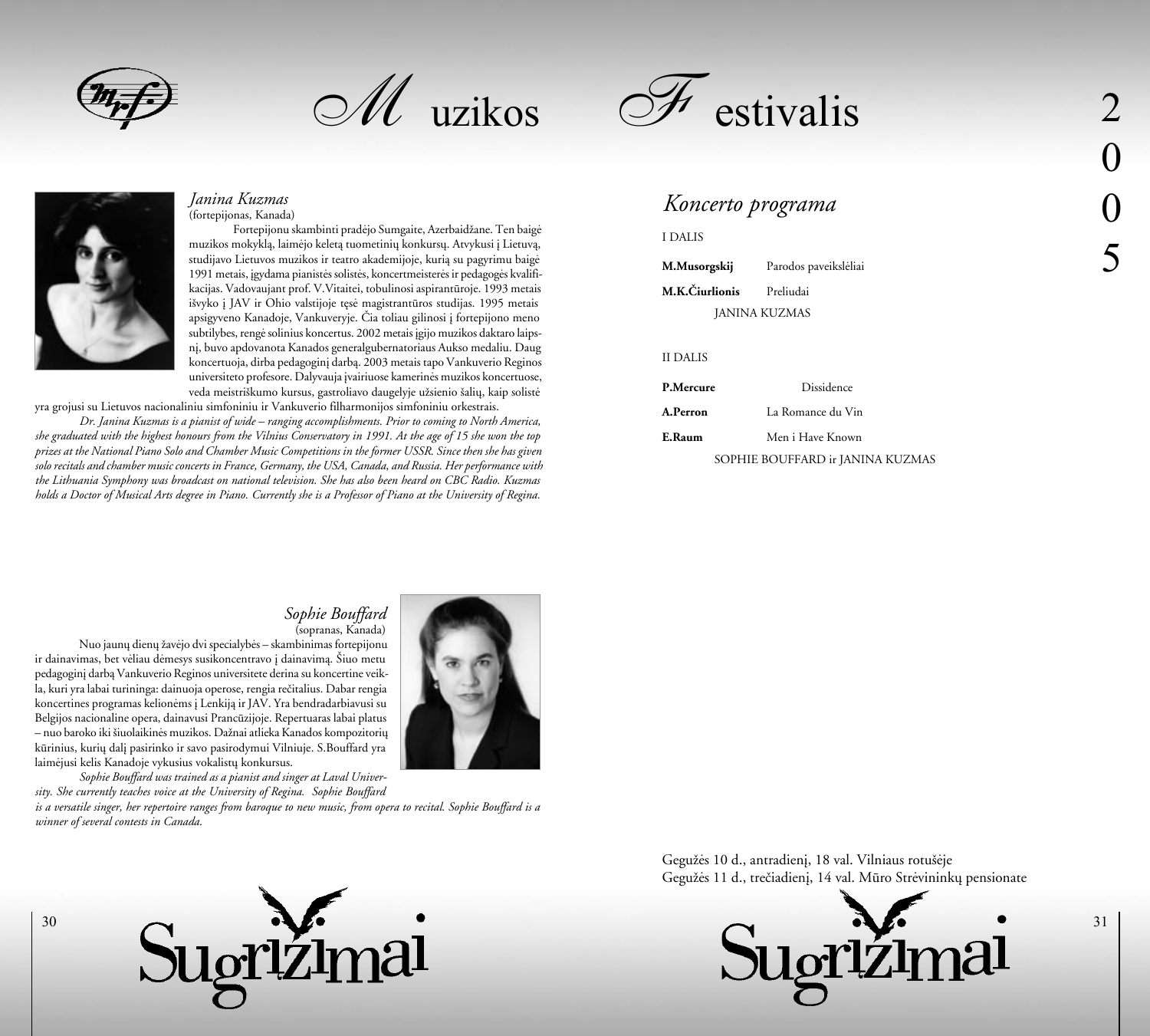

 $\mathscr{M}$  uzikos



# *Vincë Jonuðkaitë-Zaunienë*

(mecosopranas, 1901-01-22 – 1997-05-18, JAV) Tai viena žymiausių Lietuvos operos solisčių, Valstybės teatre Kaune dainavusi beveik du deðimtmeèius. Dar 1919 metais Kaune atliko Vaidilutės partija M.Petrausko operoje "Birutė". Tobulinosi Berlyne, Romoje, Milane. Sukūrė 47 operų vaidmenis, su kai kuriais jų supažindino Paryžiaus, Rygos, Talino, Prahos, Buenos Airių teatrų klausytojus. Buvo kvieèiama atlikti stambios apimties simfoniniø – vokaliniø kûriniø solo partijas. Ypač didelį dėmesį skyrė lietuviškos muzikos atlikimui. Pirmoji iš lietuvių dainininkų užsienyje surengė lietuviškos vokalinės muzikos koncertus. Dainavo Prancūzijoje, Vokietijoje, Austrijoje, Lenkijoje, Rusijoje, Didžiojoje Britanijoje, Danijoje, Švedijoje, Norvegijoje ir kitur. 1944 metais pasitraukė á Vakarus, gyveno Vokietijoje, o nuo 1948 metø – Kanadoje ir JAV. 1935



metais apdovanota Lietuvos Didžiojo kunigaikščio Gedimino III laipsnio ordinu.

Nuo 2000 metų akademinio skautų sajūdžio Vydūno fondo iniciatyva Lietuvos muzikos ir teatro akademijoje rengiami Vincės Jonuškaitės-Zaunienės dainininkių konkursai.

*Vincë Jonuðkaitë-Zaunienë is one of the most famous Lithuanian opera soloists. Almost for two decades she has been singing at the State Theatre in Kaunas. In 1919 V.Jonuðkaitë-Zaunienë sang Vaidilutë' part in M.Petrauskas opera "Birutë". V.Jonuðkaitë-Zaunienë created 47 opera parties and sang in the theatres of Paris, Riga, Tallinn, Prague, and Buenos Aires. V.Jonuðkaitë-Zaunienë was singing in France, Germany, Austria, Poland, Russia, Great Britain, Denmark, Sweden, Norway and other countries. In 1944 the singer immigrated to Germany and in 1948 to Canada and the USA. In 1935 V.Jonuðkaitë-Zaunienëwas awarded the Third Degree Order of the Grand Duke Gediminas.* 

*Since 2000 by the initiative of Vydûnas Fund Vincë Jonuðkaitë-Zaunienë's vocal competitions have been organized at the Music and Theatre Academy of Lithuania.* 

## *Koncerte dalyvauja*

V.Jonuðkaitës-Zaunienës dainininkiø konkurso laureatës Auðra Liutkutë (sopranas), Julija Stupnianek (sopranas), Milda Smalakytë (sopranas), Jurgita Adamonytë (mecosopranas), Raminta Vaicekauskaitė (sopranas), Lina Urniežiūtė (mecosopranas), Asmik Grigorian (sopranas), Jekaterina Tretjakova (sopranas),

dainininkø konkurso S.Baro premijai laimëti laureatai Mindaugas Zimkus (tenoras), Deividas Staponkus (baritonas), Eugenijus Chrebtovas (bosas) ir Jonas Kalëda (smuikas)

Koncertmeisterës Audronë Juozauskaitë, Renata Krikðèiûnaitë ir Daiva Petruèonytë



## *Stasys Baras*

(tenoras, Lietuvos muzikos akademijos garbës daktaras, JAV)

S.Baras (g. 1920) – vienas žymiausių lietuvių tenorų ir visuomenës veikëjø. Lietuvoje dainavimo mokësi pas J.Bûtënà. Pokario metais pasitraukæs á Vakarus ir apsigyvenæs Èikagoje, dainavimo paslapèiø sėmėsi pas D.Onofrei ir operos dirigentą A.Kučiūną, Romoje – pas M.Cascioli. Visa tai atvėrė duris į JAV ir Kanados koncertų sales, dainuota Vokietijoje, Italijoje, Didžiojoje Britanijoje, Pietų Amerikoje, Australijoje. 1957 m. dainavo su L.Pons, o po metu "Geriausio vyro dainininko" varda pelne "Chicago Tribune" dienraščio surengtame dainininkø konkurse.

 Èikagos lietuviø operoje dainavo atliekant 44 operos spektaklius, iš jų  $14$  – lietuvių kompozitorių. 1968 m. išleista plokštelė. 1995 m. – jo įdainavimų garso kasetė ir CD.

Nuo 1995 m. perspektyviausiems jauniesiems Lietuvos dainininkams įsteigė kasmetinę

premiją – stipendiją, dėl kurios varžomasi konkurso būdu.

*Stasys Baras (born in 1920) is one of the outstanding Lithuanian tenors. In Lithuania his teacher was J.Bûtënas. After the war Stasys Baras immigrated to the USA (Dimitri Onofrei and Aleksandras Kuèiûnas were his teachers). In Italy Maria Cascioli taught him singing. Thanks to them S. Baras performed in the USA and Canada, Germany, Italy, Great Britain (53 concerts), South America, Australia. Cooperation with the Chicago Lithuanians' opera is of utmost importance. The singer performed in 44 performances, 14 among them were Lithuanian authors.*

*In 1999 Stasys Baras was awarded Order of the Grand Duke Gediminas, in 2000 elected the honorary doctor of the Music Academy of Lithuania, in 2001 was awarded "Ellis Islands Medal of Honor". Since 1995 Stasys Baras has founded annual stipend for the best young singers.*

## *Koncerto programoje*

 B.Dvariono, V.Klovos, W.A.Mozarto, L.Cherubini, G.Donizetti, F.Liszto, C.Saint-Saënso, J.Massenet, Ch.Gounod, G.Puccini, R.Leoncavallo, G.Gershwino, J.Strausso, F.Leháro kûriniai.

Gegužės 13 d., penktadienį, 19 val. Lietuvos nacionalinėje filharmonijoje



33

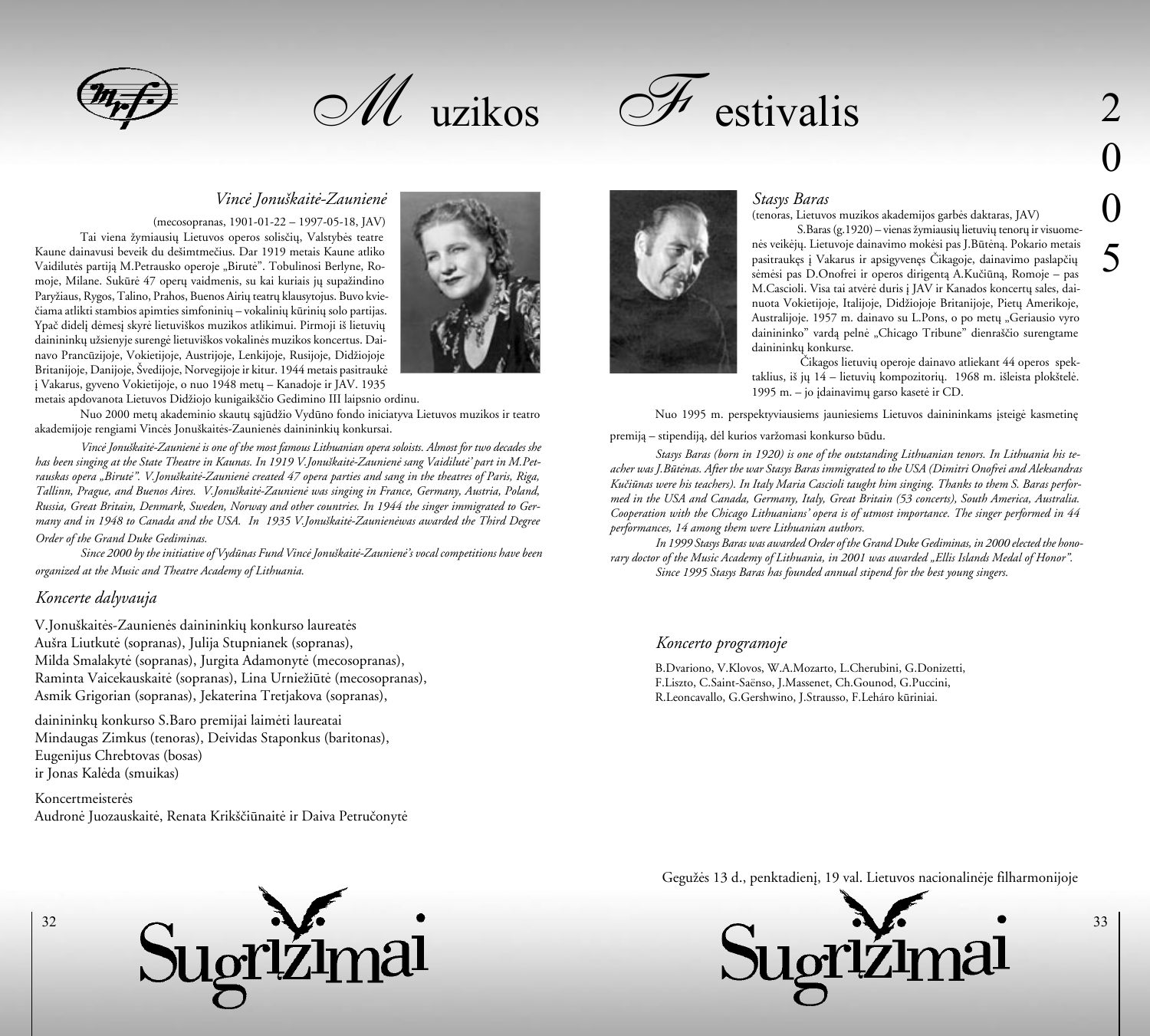

 $\mathscr{M}$  uzikos



# Festivalio vežėjas

### **FESTIVALÁ PARENGË**

LIETUVOS MUZIKØ RËMIMO FONDAS VI MUZIKOS PROJEKTAI Bendrija ATGAIVA

Liucija Stulgienë Festivalio vadovë Eglë Ugianskienë Vadovës pavaduotoja Irta Šimkienė Festivalio direktorė Romas Dubonis Festivalio dailininkas Laima Jurgelevičiūtė Finansininkė

Elvyra Užkurëlytë Festivalio programos, festivalio Svetainës vadovë Vaclovas Juodpusis Festivalio meninis konsultantas, tekstų parengėjas Alma Aukðtakalnienë Koncertø organizatorë Stasė Garšvaitė Kompiuteriniai darbai, maketuotoja



Lietuvos Respublikos Ministras Pirmininkas Algirdas Brazauskas įteikia dovanà Fondo darbuotojams (2004– 02–25)

#### *\* \* \**

Festivalio svetainë, kûrybos, improvizacijos vakarai – StasioVainiûno namuose *(A.Goðtauto g. 2–41)*



34

**BUS EXTURE KELIONIU ORGANIZATORIUS** Jei trokštate keliauti sauglai ir patoglai, daug sužinoti ir pamatyti, pasirinkite kelionę autobusu su miegamosiomis vietomis arba 2002 - 2003 metu "Setra"!

Ispanija 06.06, 09.05 15d., 9 nakv. viešb., 7 vakarienės - 2050 Lt.<br>Ispanija - Portugalija 04.30, 07.02, 08.06 17d., 10 nakv. viešb., 7 vakarienės - 2499 Lt. Nematyta Ispanija - Prancúzija 09.24 17d., 9 nakv. viešb., 7 vakarienės - 2390Lt. Marokas 10.15 17d., 8 nakv. viešb., 7 vakarienės - 2299 Lt. Turkija 04.22, 07.15 16d., 10 nakv. viešb., 8 vakarienės -1999 Lt. Graikija 05.14, 10.08 15d., 8 nakv. viešb., 8 vakarienės, 2 nakv. kelte - 1940 Lt. Italija- Sicilija 05.11, 09.26 13d., 8 nakv. viešb., 6 vakarienės - 1799Lt. Visa Italija 06.06, 07.04, 08.01 12d., 7 nakv. viešb., 6 vakarienės - 1499Lt. Klasikinė Italija 04.25, 06.20, 07.18\*, 08.29\*, 10.17, 9d., 4 naky. viešb., 3 vakarienės - 999 Lt., 1059\*Lt. Paryžius - Venecija (NAUJIENA) 06.19, 07.17, 08.14 12d., 10 nakv. viešb. - 1699 Lt. Paryžius - gražiausios Prancūzijos pilys 04.11, 05.16 9d., 7 nakv. viešb. - 1199 Lt. Paryžius ir senoji Europa 04.11, 05.16 8d., 6 nakv. viešb. 1050 Lt. Senoji Europa 04.11, 05.16 8d., 5 nakv. viešb. - 999 Lt. Paryžius - Luaros slėnio pilys 06.28, 07.02, 07.23, 08.13, 08.20 8d., 4 naky. viešb. - 899 Lt. Paryžius - Normandija - Bretanė - Liuksemburgas 07.27, 08.10 11d., 8 naky, viešb. - 1350 Lt. Paryžius - Asterikso parkas - Eurodisneilendas - Serengečio parkas 05.09, 07.04, 07.25, 08.08 7d., 3 naky. viešb. - 750 Lt. Vaikams ir jų tėveliams: Paryžius- Eurodisneilendas 7d., 3 naky. viešb.- 750 Lt. Europos paslaptys ir stebuklai 07.23 13d., 9 nakv. viešb., 7 vakarienės - 1699 Lt. Austrija - Šveicarija - Italija - Pietų Prancūzija 06.06, 08.01 11d., 9 naky. viešb. - 1699 Lt. Atostogų kelionė - polisis Kroatijoje 06.18, 07.16, 08.06 12d., 2 naky. viešb., 7 naky. pagal pasirinktą tipa nuo 999 Lt. Šveicarija (NAUJIENA) 05.11, 07.16, 08.20 9d., 8 nakv. viešb. -1350 Lt. Centrinė Šveicarija (NALUIENA) 07.06 8d., 6 nakv. viešb. - 1195 Lt. Tikrieji vengriški malonumai 05.17, 06.14, 07.12, 08.16, 09.13 6d., 4 nakv. viešb. - 550 Lt. Rusijos aukso žiedas 07.04 6d., 3 nakyynės viešb. - 595 Lt. Praha ir stebuklingas uolų miestas 04.13, 05.11, 06.15, 07.13, 08.10, 09.14 4d., 2 nakv. viešb.- 359 Lt.<br>Praha - Pietų Bohemijos pilys ir miestai 06.19, 07.18, 08.16 5d., 2 nakv. viešb. 399 Lt. Baltosios naktys Sankt Peterburge 06.18\*, 06.22\*, 07.12, 08.09 5d., 2 naky. viešb. - 425 Lt\*, 385 Lt. Slovakija 05.23, 06.18, 07.03, 07.24, 08.21 6d., 3 nakv. viešb.- 425 Lt. Austrija - Slovakija 05.05, 07.10, 08.07 7d., 1 nakv. viešb., 3 nakv. pensione - 550 Lt. Anglija - Škotija 06.20, 07.21, 08.20 10d., 6 nakv. viešb. - 1650 Lt. Londonas - Batas - Briuselis (NAUJIENA) 07.01, 08.01, 08.11 8d., 5 naky viešb. - 1250 Lt. Romantiška savaitė Europoje (naujiena) 06.14, 07.19, 08.16 6d., 3 nakv. viešb. - 550 Lt. Brandenburgas - "Bora Bora" (NAIJJIENA) 04.08, 05.06, 06.10, 07.08, 08.12, 09.09 3d., 1 naky. viešb. - 315 Lt. Krokuva 04.22, 05.20, 06.17, 07.22, 08.26, 09.23 3d., 1 naky. viešb. - 189 Lt. Beniliukso šalių žavesys 07.01 8d., 6 nakv. viešb. - 1250 Lt.

Šiauliai, Tilžės g. 109, tol.: (8-41) 50 04 00, 50 04 01, 52 34 02, fax. (8-41) 52 33 97 Winiuje - tel. (8-5) 233 88 36,<br>Kaune - tel.: (8-37) 32 04 70, 20 91 45<br>E-mail: bustour@bustour.lt www.busturas.lt

Bavarijos perliukai 07.25 6d., 4 rakv. viešb. - 850 Lt.



**BUS SE TURAS** 

0 0 5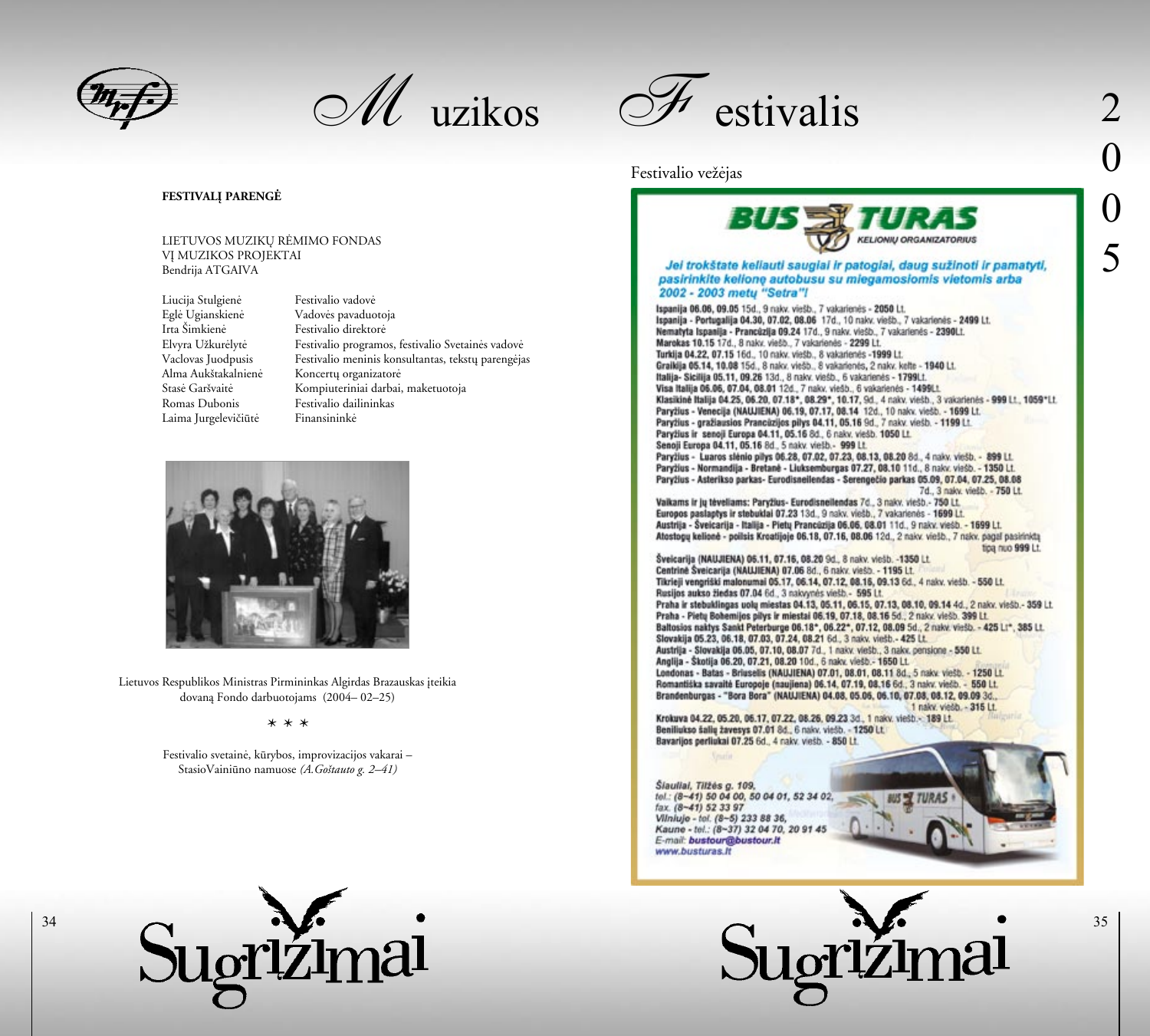

 $\mathscr{M}$  uzikos



Generalinis rëmëjas Rëmëjas Rëmëjai



Informaciniai rëmëjai















0

0

5